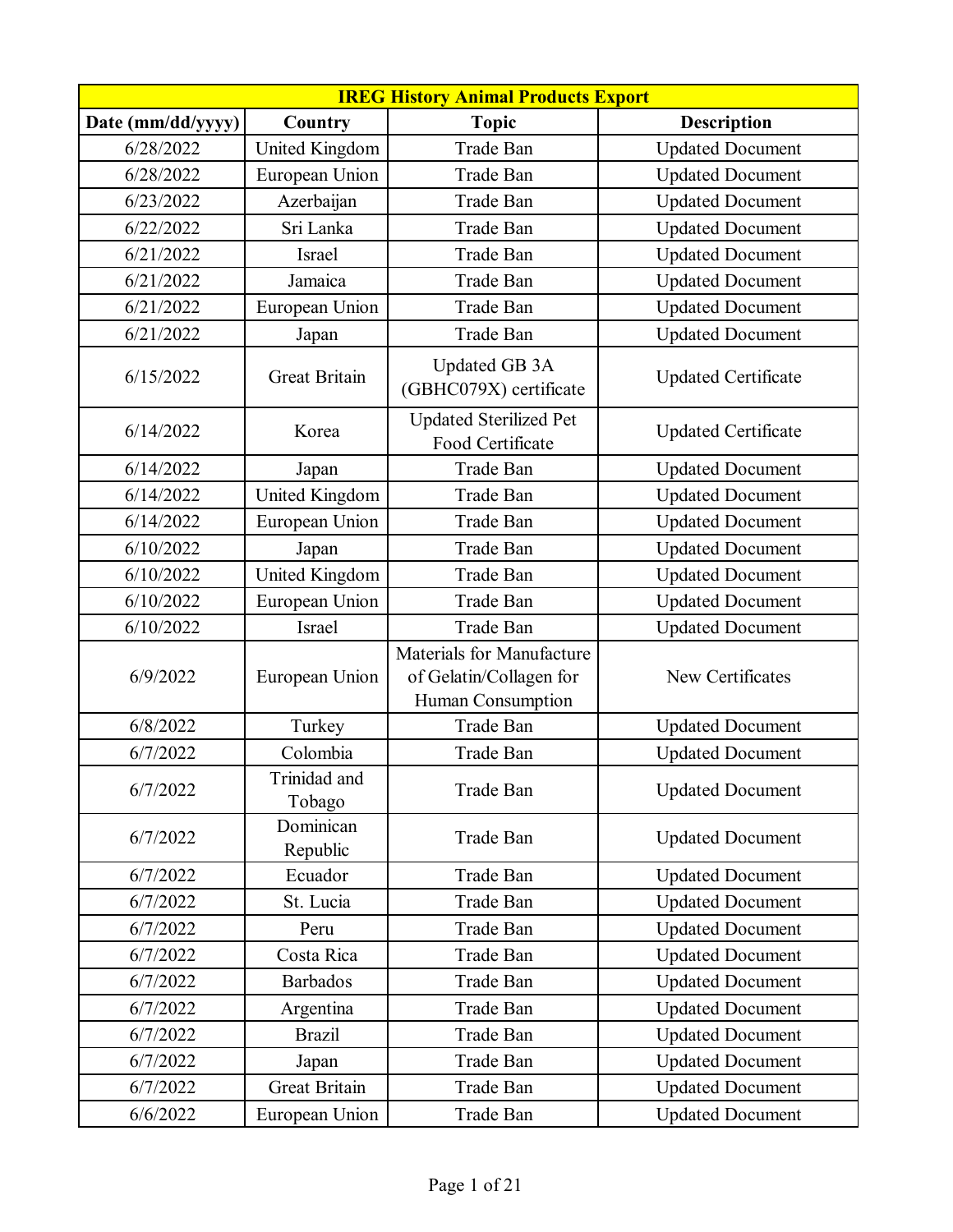| 6/6/2022  | Taiwan                 | Trade Ban                                                                 | <b>Updated Document</b> |
|-----------|------------------------|---------------------------------------------------------------------------|-------------------------|
| 5/31/2022 | Japan                  | Trade Ban                                                                 | <b>Updated Document</b> |
| 5/31/2022 | United Kingdom         | Trade Ban                                                                 | <b>Updated Document</b> |
| 5/31/2022 | European Union         | Trade Ban                                                                 | <b>Updated Document</b> |
| 5/27/2022 | Russian<br>Federation  | Trade Ban                                                                 | <b>Updated Document</b> |
| 5/27/2022 | Kyrgyyzstan            | Trade Ban                                                                 | <b>Updated Document</b> |
| 5/27/2022 | Kazakhstan             | Trade Ban                                                                 | <b>Updated Document</b> |
| 5/26/2022 | Azerbaijan             | <b>Trade Ban</b>                                                          | <b>Updated Document</b> |
| 5/26/2022 | Turkey                 | Trade Ban                                                                 | <b>Updated Document</b> |
| 5/26/2022 | Trinidad and<br>Tobago | Trade Ban                                                                 | <b>Updated Document</b> |
| 5/24/2022 | Mexico                 | Trade Ban                                                                 | <b>Updated Document</b> |
| 5/24/2022 | South Africa           | Trade Ban                                                                 | <b>Updated Document</b> |
| 5/24/2022 | Canada                 | <b>Trade Ban</b>                                                          | <b>Updated Document</b> |
| 5/24/2022 | China                  | Trade Ban                                                                 | <b>Updated Document</b> |
| 5/24/2022 | Sri Lanka              | Trade Ban                                                                 | <b>Updated Document</b> |
| 5/24/2022 | Israel                 | Trade Ban                                                                 | <b>Updated Document</b> |
| 5/24/2022 | Taiwan                 | Trade Ban                                                                 | <b>Updated Document</b> |
| 5/24/2022 | Japan                  | Trade Ban                                                                 | <b>Updated Document</b> |
| 5/24/2022 | United Kingdom         | Trade Ban                                                                 | <b>Updated Document</b> |
| 5/24/2022 | European Union         | Trade Ban                                                                 | <b>Updated Document</b> |
| 5/23/2022 | St. Lucia              | Trade Ban                                                                 | <b>Updated Document</b> |
| 5/23/2022 | Peru                   | Trade Ban                                                                 | <b>Updated Document</b> |
| 5/23/2022 | Ecuador                | Trade Ban                                                                 | <b>Updated Document</b> |
| 5/23/2022 | <b>Brazil</b>          | Trade Ban                                                                 | <b>Updated Document</b> |
| 5/23/2022 | Colombia               | Trade Ban                                                                 | <b>Updated Document</b> |
| 5/23/2022 | Dominican<br>Republic  | Trade Ban                                                                 | <b>Updated Document</b> |
| 5/18/2022 | Colombia               | Trade Ban                                                                 | <b>Updated Document</b> |
| 5/18/2022 | <b>Brazil</b>          | Trade Ban                                                                 | <b>Updated Document</b> |
| 5/18/2022 | <b>Israel</b>          | Trade Ban                                                                 | <b>Updated Document</b> |
| 5/18/2022 | Japan                  | Trade Ban                                                                 | <b>Updated Document</b> |
| 5/18/2022 | <b>Barbados</b>        | Trade Ban                                                                 | <b>Updated Document</b> |
| 5/18/2022 | Argentina              | Trade Ban                                                                 | <b>Updated Document</b> |
| 5/17/2022 | European Union         | Trade Ban                                                                 | <b>Updated Document</b> |
| 5/17/2022 | United Kingdom         | Trade Ban                                                                 | <b>Updated Document</b> |
| 5/17/2022 | European Union         | Materials for Manufacture<br>of Gelatin/Collagen for<br>Human Consumption | New Certificates        |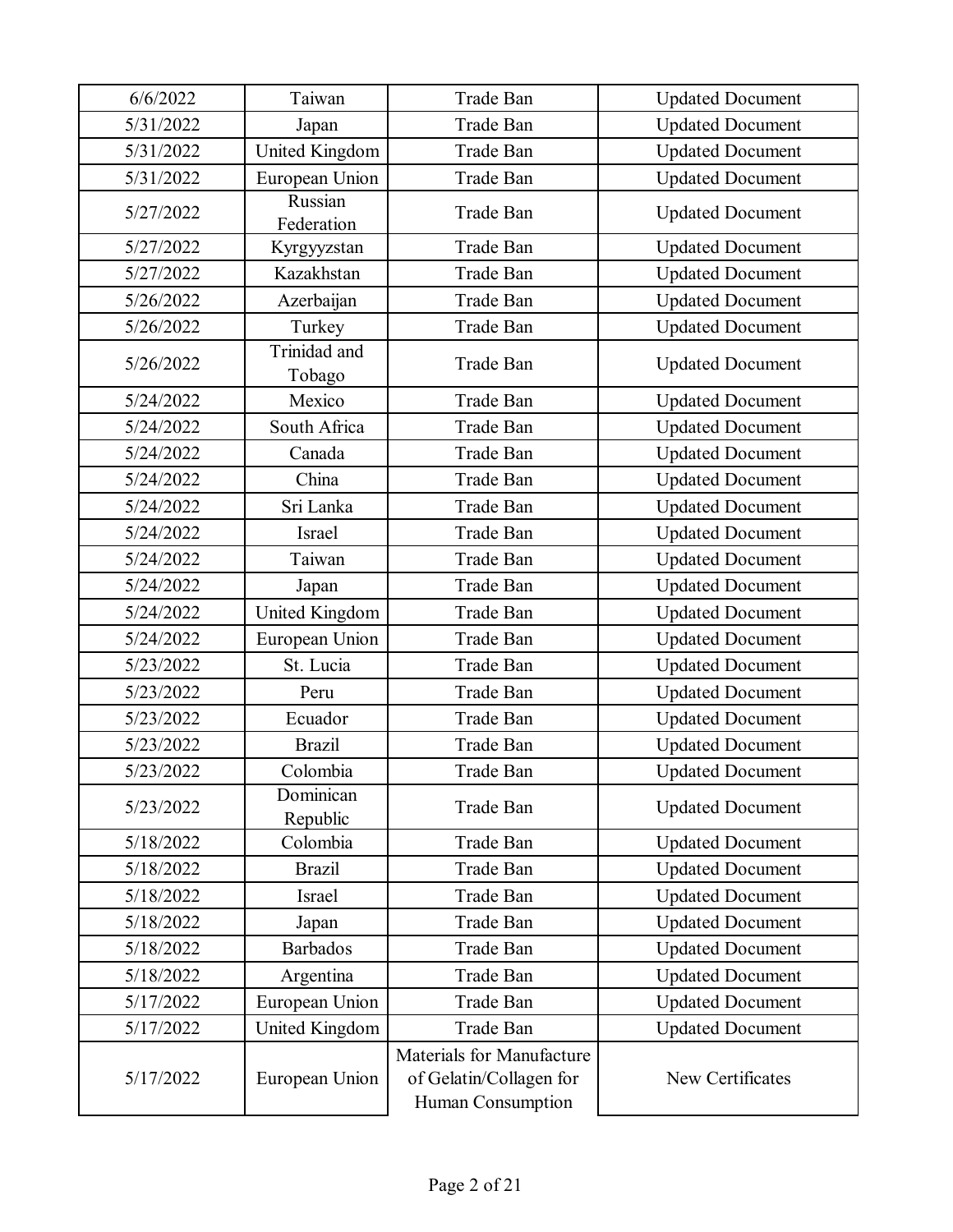| 5/13/2022 | Russian<br>Federation | Trade Ban                                                                                                     | <b>Updated Document</b>         |
|-----------|-----------------------|---------------------------------------------------------------------------------------------------------------|---------------------------------|
| 5/13/2022 | Kyrgyyzstan           | Trade Ban                                                                                                     | <b>Updated Document</b>         |
| 5/13/2022 | Kazakhstan            | Trade Ban                                                                                                     | <b>Updated Document</b>         |
| 5/13/2022 | <b>Belarus</b>        | Trade Ban                                                                                                     | <b>Updated Document</b>         |
| 5/13/2022 | Azerbaijan            | Trade Ban                                                                                                     | <b>Updated Document</b>         |
| 5/12/2022 | Japan                 | <b>Trade Ban</b>                                                                                              | <b>Updated Document</b>         |
| 5/12/2022 | Turkey                | Updated canned pet food,<br>dogchews, and processed<br>pet food certificates                                  | <b>Updated Certificate</b>      |
| 5/12/2022 | Taiwan                | Trade Ban                                                                                                     | <b>Updated Document</b>         |
| 5/12/2022 | Israel                | Trade Ban                                                                                                     | <b>Updated Document</b>         |
| 5/11/2022 | Dominican<br>Republic | Trade Ban                                                                                                     | <b>Updated Document</b>         |
| 5/10/2022 | China                 | Trade Ban                                                                                                     | <b>Updated Document</b>         |
| 5/10/2022 | Israel                | Trade Ban                                                                                                     | <b>Updated Document</b>         |
| 5/10/2022 | Japan                 | Trade Ban                                                                                                     | <b>Updated Document</b>         |
| 5/10/2022 | Sri Lanka             | Trade Ban                                                                                                     | <b>Updated Document</b>         |
| 5/10/2022 | Taiwan                | Trade Ban                                                                                                     | <b>Updated Document</b>         |
| 5/10/2022 | Japan                 | Trade Ban                                                                                                     | <b>Updated Document</b>         |
| 5/10/2022 | United Kingdom        | Trade Ban                                                                                                     | <b>Updated Document</b>         |
| 5/10/2022 | European Union        | Trade Ban                                                                                                     | <b>Updated Document</b>         |
| 5/9/2022  | Taiwan                | Dog & Cat Chews Containing<br>Hide                                                                            | Updated Guidance & Certificates |
| 5/9/2022  | Taiwan                | Animal Feed Preparations -<br>Other than Dog & Cat Food                                                       | <b>Updated Certificate</b>      |
| 5/9/2022  | Taiwan                | Dog & Cat Food Containing<br>Animal Origin Ingredients<br>(General Information, Short<br>Form A, Long Form B) | Updated Guidance & Certificates |
| 5/9/2022  | Taiwan                | Trade Ban                                                                                                     | <b>Updated Document</b>         |
| 5/9/2022  | Israel                | Trade Ban                                                                                                     | <b>Updated Document</b>         |
| 5/5/2022  | <b>Brazil</b>         | Spray-Dried Porcine Blood<br>Products                                                                         | New Document and Certificate    |
| 5/5/2022  | <b>Great Britain</b>  | Updated certificate for<br>GBHC132X (animal by-<br>product for the<br>manufacture of petfood)                 | <b>Updated Certificate</b>      |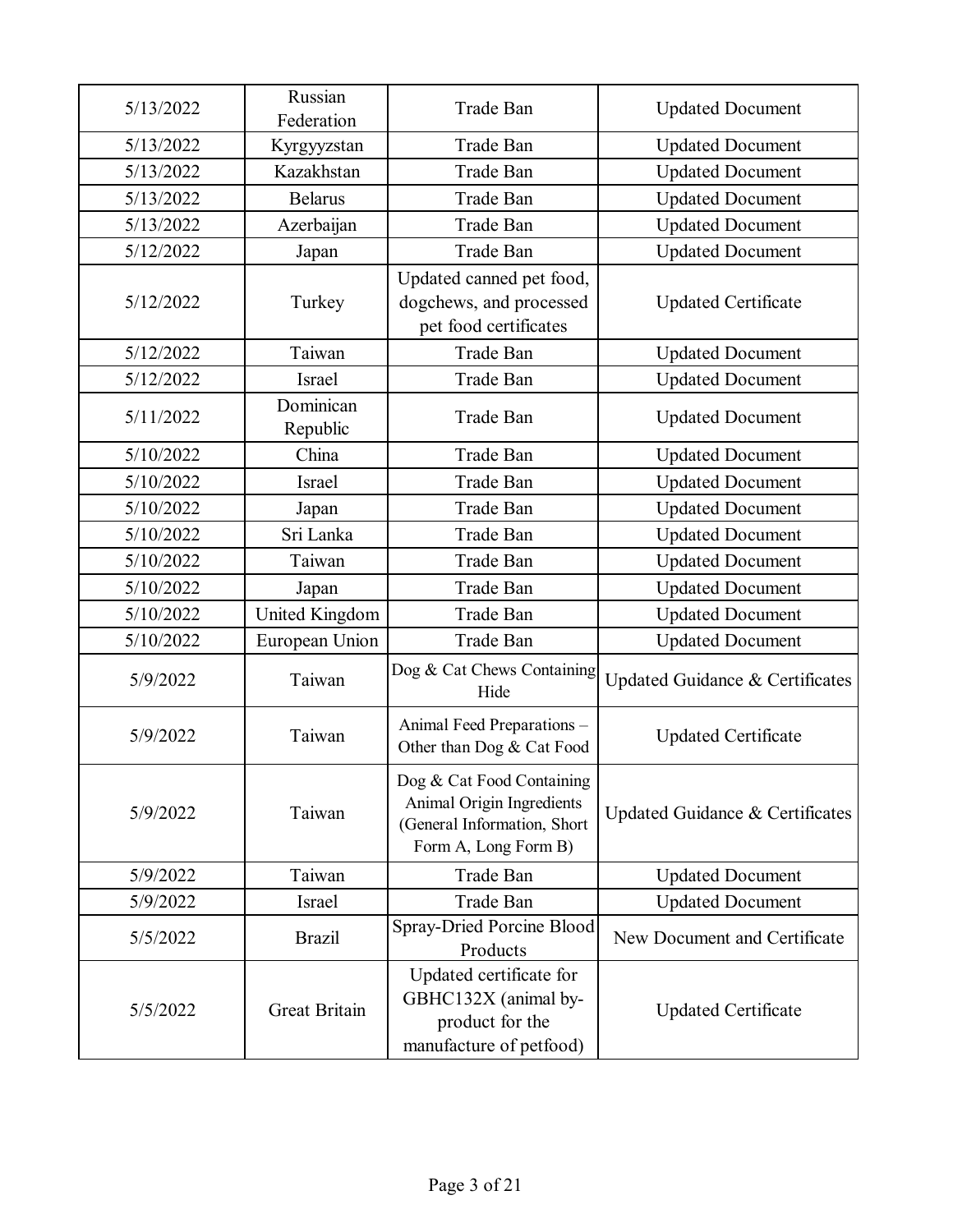| 5/5/2022  | <b>Great Britain</b>  | Updated certificate for<br>GBHC098X (animal by-<br>product for the<br>manufacture of products<br>for purposes other than<br>human or animal<br>consumption) | <b>Updated Certificate</b> |
|-----------|-----------------------|-------------------------------------------------------------------------------------------------------------------------------------------------------------|----------------------------|
| 5/5/2022  | <b>Great Britain</b>  | Updated certificate for<br>GBHC098X (Trade<br>Samples)                                                                                                      | <b>Updated Certificate</b> |
| 5/4/2022  | Thailand              | Spray-Dried Egg Product                                                                                                                                     | New Certificate            |
| 5/4/2022  | Dominican<br>Republic | Trade Ban                                                                                                                                                   | <b>Updated Document</b>    |
| 5/4/2022  | Costa Rica            | Trade Ban                                                                                                                                                   | <b>Updated Document</b>    |
| 5/4/2022  | Ecuador               | Trade Ban                                                                                                                                                   | <b>Updated Document</b>    |
| 5/4/2022  | Colombia              | Trade Ban                                                                                                                                                   | <b>Updated Document</b>    |
| 5/4/2022  | <b>Brazil</b>         | Trade Ban                                                                                                                                                   | <b>Updated Document</b>    |
| 5/4/2022  | <b>Barbados</b>       | Trade Ban                                                                                                                                                   | <b>Updated Document</b>    |
| 5/4/2022  | Argentina             | Trade Ban                                                                                                                                                   | <b>Updated Document</b>    |
| 5/3/2022  | St. Lucia             | Trade Ban                                                                                                                                                   | <b>Updated Document</b>    |
| 5/3/2022  | Peru                  | Trade Ban                                                                                                                                                   | <b>Updated Document</b>    |
| 5/3/2022  | China                 | Trade Ban                                                                                                                                                   | <b>Updated Document</b>    |
| 5/3/2022  | Sri Lanka             | Trade Ban                                                                                                                                                   | <b>Updated Document</b>    |
| 5/3/2022  | <b>Israel</b>         | Trade Ban                                                                                                                                                   | <b>Updated Document</b>    |
| 5/3/2022  | Taiwan                | Trade Ban                                                                                                                                                   | <b>Updated Document</b>    |
| 5/3/2022  | Jamaica               | Trade Ban                                                                                                                                                   | <b>Updated Document</b>    |
| 5/2/2022  | Japan                 | Trade Ban                                                                                                                                                   | <b>Updated Document</b>    |
| 5/2/2022  | United Kingdom        | Trade Ban                                                                                                                                                   | <b>Updated Document</b>    |
| 5/2/2022  | European Union        | Trade Ban                                                                                                                                                   | <b>Updated Document</b>    |
| 5/2/2022  | Ecuador               | Trade Ban                                                                                                                                                   | <b>Updated Document</b>    |
| 5/2/2022  | Dominican<br>Republic | Trade Ban                                                                                                                                                   | <b>Updated Document</b>    |
| 4/29/2022 | <b>Belarus</b>        | Trade Ban                                                                                                                                                   | <b>Updated Document</b>    |
| 4/29/2022 | Costa Rica            | Trade Ban                                                                                                                                                   | <b>Updated Document</b>    |
| 4/29/2022 | Sri Lanka             | Trade Ban                                                                                                                                                   | <b>Updated Document</b>    |
| 4/29/2022 | Israel                | Trade Ban                                                                                                                                                   | <b>Updated Document</b>    |
| 4/29/2022 | China                 | Trade Ban                                                                                                                                                   | <b>Updated Document</b>    |
| 4/29/2022 | Taiwan                | Trade Ban                                                                                                                                                   | <b>Updated Document</b>    |
| 4/29/2022 | Colombia              | Trade Ban                                                                                                                                                   | <b>Updated Document</b>    |
| 4/29/2022 | <b>Brazil</b>         | Trade Ban                                                                                                                                                   | <b>Updated Document</b>    |
| 4/29/2022 | <b>Barbados</b>       | Trade Ban                                                                                                                                                   | <b>Updated Document</b>    |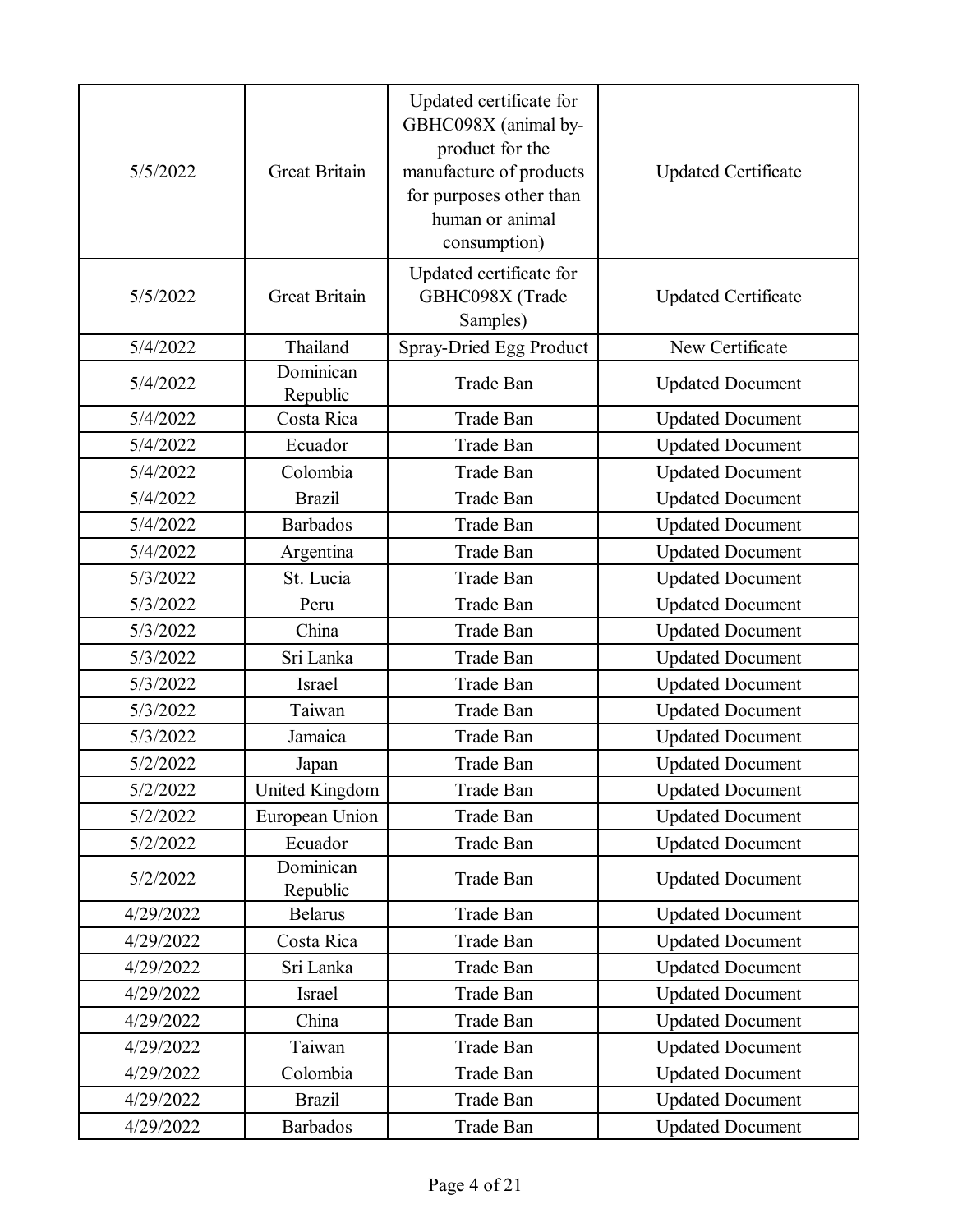| 4/29/2022 | Kyrgyyzstan           | Trade Ban | <b>Updated Document</b> |
|-----------|-----------------------|-----------|-------------------------|
| 4/29/2022 | Russian<br>Federation | Trade Ban | <b>Updated Document</b> |
| 4/29/2022 | Kazakhstan            | Trade Ban | <b>Updated Document</b> |
| 4/29/2022 | Argentina             | Trade Ban | <b>Updated Document</b> |
| 4/27/2022 | Israel                | Trade Ban | <b>Updated Document</b> |
| 4/27/2022 | Turkey                | Trade Ban | <b>Updated Document</b> |
| 4/27/2022 | Azerbaijan            | Trade Ban | <b>Updated Document</b> |
| 4/25/2022 | United Kingdom        | Trade Ban | <b>Updated Document</b> |
| 4/25/2022 | Japan                 | Trade Ban | <b>Updated Document</b> |
| 4/25/2022 | European Union        | Trade Ban | <b>Updated Document</b> |
| 4/25/2022 | Israel                | Trade Ban | <b>Updated Document</b> |
| 4/25/2022 | Taiwan                | Trade Ban | <b>Updated Document</b> |
| 4/19/2022 | <b>Belarus</b>        | Trade Ban | <b>Updated Document</b> |
| 4/19/2022 | Kazakhstan            | Trade Ban | <b>Updated Document</b> |
| 4/19/2022 | Russian<br>Federation | Trade Ban | <b>Updated Document</b> |
| 4/19/2022 | Kyrgyyzstan           | Trade Ban | <b>Updated Document</b> |
| 4/19/2022 | South Africa          | Trade Ban | <b>Updated Document</b> |
| 4/18/2022 | Taiwan                | Trade Ban | <b>Updated Document</b> |
| 4/18/2022 | Sri Lanka             | Trade Ban | <b>Updated Document</b> |
| 4/18/2022 | Israel                | Trade Ban | <b>Updated Document</b> |
| 4/18/2022 | China                 | Trade Ban | <b>Updated Document</b> |
| 4/18/2022 | European Union        | Trade Ban | <b>Updated Document</b> |
| 4/18/2022 | United Kingdom        | Trade Ban | <b>Updated Document</b> |
| 4/18/2022 | Japan                 | Trade Ban | <b>Updated Document</b> |
| 4/14/2022 | Israel                | Trade Ban | <b>Updated Document</b> |
| 4/12/2022 | China                 | Trade Ban | <b>Updated Document</b> |
| 4/12/2022 | Taiwan                | Trade Ban | <b>Updated Document</b> |
| 4/12/2022 | Sri Lanka             | Trade Ban | <b>Updated Document</b> |
| 4/12/2022 | Israel                | Trade Ban | <b>Updated Document</b> |
| 4/11/2022 | Japan                 | Trade Ban | <b>Updated Document</b> |
| 4/11/2022 | United Kingdom        | Trade Ban | <b>Updated Document</b> |
| 4/11/2022 | European Union        | Trade Ban | <b>Updated Document</b> |
| 4/11/2022 | <b>Barbados</b>       | Trade Ban | <b>Updated Document</b> |
| 4/11/2022 | Argentina             | Trade Ban | <b>Updated Document</b> |
| 4/7/2022  | Turkey                | Trade Ban | <b>Updated Document</b> |
| 4/7/2022  | Israel                | Trade Ban | <b>Updated Document</b> |
| 4/7/2022  | Sri Lanka             | Trade Ban | <b>Updated Document</b> |
| 4/6/2022  | Israel                | Trade Ban | <b>Updated Document</b> |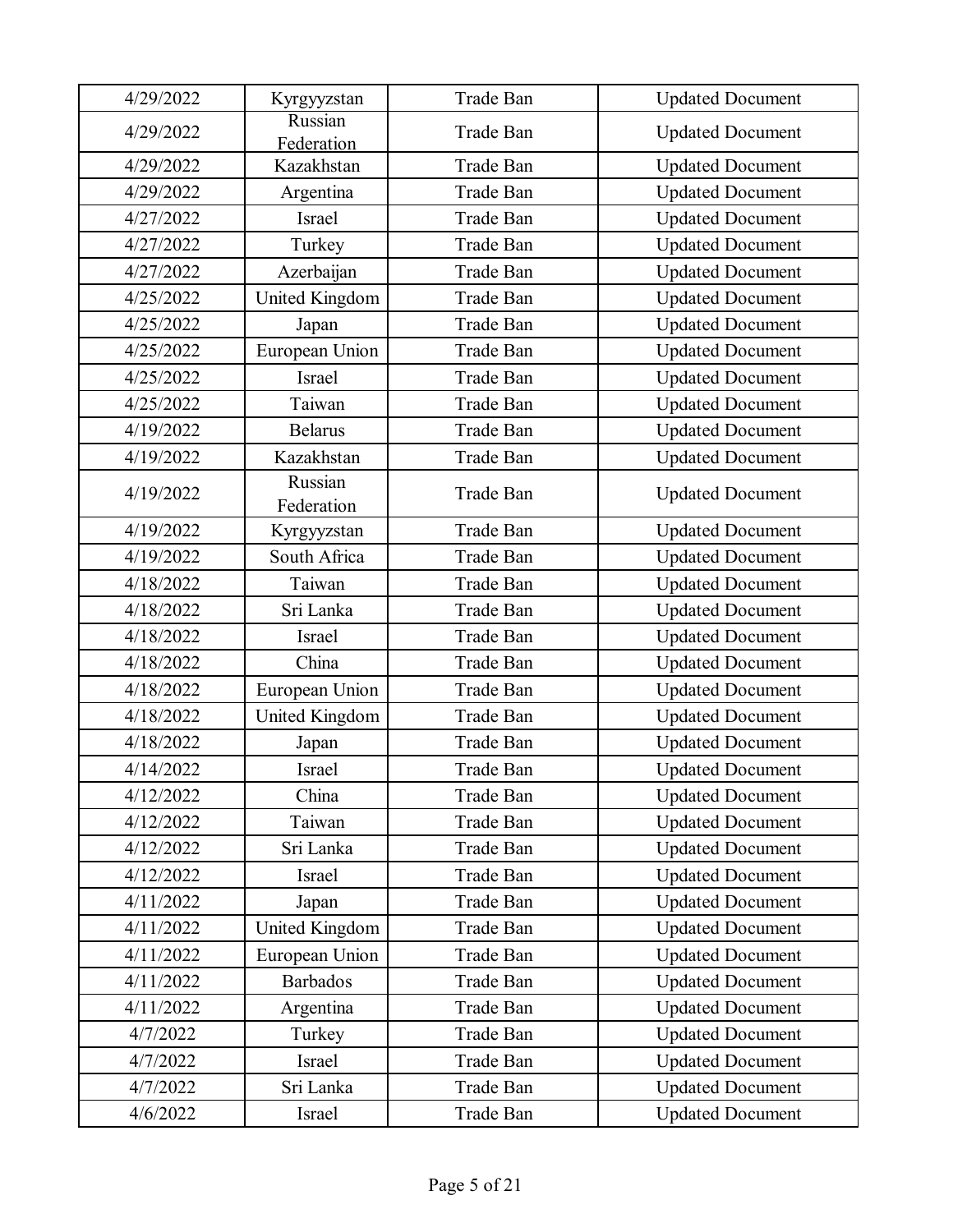| 4/6/2022  | Taiwan                 | Trade Ban                                                        | <b>Updated Document</b> |
|-----------|------------------------|------------------------------------------------------------------|-------------------------|
| 4/6/2022  | China                  | Trade Ban                                                        | <b>Updated Document</b> |
| 4/6/2022  | South Africa           | Trade Ban                                                        | <b>Updated Document</b> |
| 4/6/2022  | European Union         | Petfood (fish-origin)                                            | <b>Updated Document</b> |
| 4/5/2022  | Japan                  | Trade Ban                                                        | <b>Updated Document</b> |
| 4/4/2022  | <b>Belarus</b>         | Trade Ban                                                        | <b>Updated Document</b> |
| 4/4/2022  | United Kingdom         | Trade Ban                                                        | <b>Updated Document</b> |
| 4/4/2022  | European Union         | Trade Ban                                                        | <b>Updated Document</b> |
| 4/4/2022  | <b>Israel</b>          | Trade Ban                                                        | <b>Updated Document</b> |
| 4/4/2022  | Sri Lanka              | Trade Ban                                                        | <b>Updated Document</b> |
| 4/4/2022  | Taiwan                 | Trade Ban                                                        | <b>Updated Document</b> |
| 4/4/2022  | China                  | Trade Ban                                                        | <b>Updated Document</b> |
| 4/4/2022  | Azerbaijan             | Trade Ban                                                        | <b>Updated Document</b> |
| 4/4/2022  | Kazakhstan             | Trade Ban                                                        | <b>Updated Document</b> |
| 4/4/2022  | South Africa           | Trade Ban                                                        | <b>Updated Document</b> |
| 3/29/2022 | United Kingdom         | Trade Ban                                                        | <b>Updated Document</b> |
| 3/29/2022 | Trinidad and<br>Tobago | Trade Ban                                                        | <b>Updated Document</b> |
| 3/29/2022 | St. Lucia              | Trade Ban                                                        | <b>Updated Document</b> |
| 3/28/2022 | Peru                   | Trade Ban                                                        | <b>Updated Document</b> |
| 3/28/2022 | European Union         | Trade Ban                                                        | <b>Updated Document</b> |
| 3/28/2022 | Turkey                 | Trade Ban                                                        | <b>Updated Document</b> |
| 3/28/2022 | Sri Lanka              | Trade Ban                                                        | <b>Updated Document</b> |
| 3/28/2022 | Israel                 | Trade Ban                                                        | <b>Updated Document</b> |
| 3/28/2022 | China                  | Trade Ban                                                        | <b>Updated Document</b> |
| 3/28/2022 | European Union         | Unprocessed animal by-<br>products for Manufacture<br>of Petfood | New Certificate         |
| 3/25/2022 | Canada                 | Trade Ban                                                        | <b>Updated Document</b> |
| 3/25/2022 | South Africa           | Trade Ban                                                        | <b>Updated Document</b> |
| 3/25/2022 | Jamaica                | Trade Ban                                                        | <b>Updated Document</b> |
| 3/25/2022 | <b>Barbados</b>        | Trade Ban                                                        | <b>Updated Document</b> |
| 3/25/2022 | Argentina              | Trade Ban                                                        | <b>Updated Document</b> |
| 3/25/2022 | European Union         | Trade Ban                                                        | <b>Updated Document</b> |
| 3/25/2022 | Ecuador                | Trade Ban                                                        | <b>Updated Document</b> |
| 3/25/2022 | Costa Rica             | Trade Ban                                                        | <b>Updated Document</b> |
| 3/25/2022 | Colombia               | Trade Ban                                                        | <b>Updated Document</b> |
| 3/25/2022 | <b>Brazil</b>          | Trade Ban                                                        | <b>Updated Document</b> |
| 3/25/2022 | Dominican<br>Republic  | Trade Ban                                                        | <b>Updated Document</b> |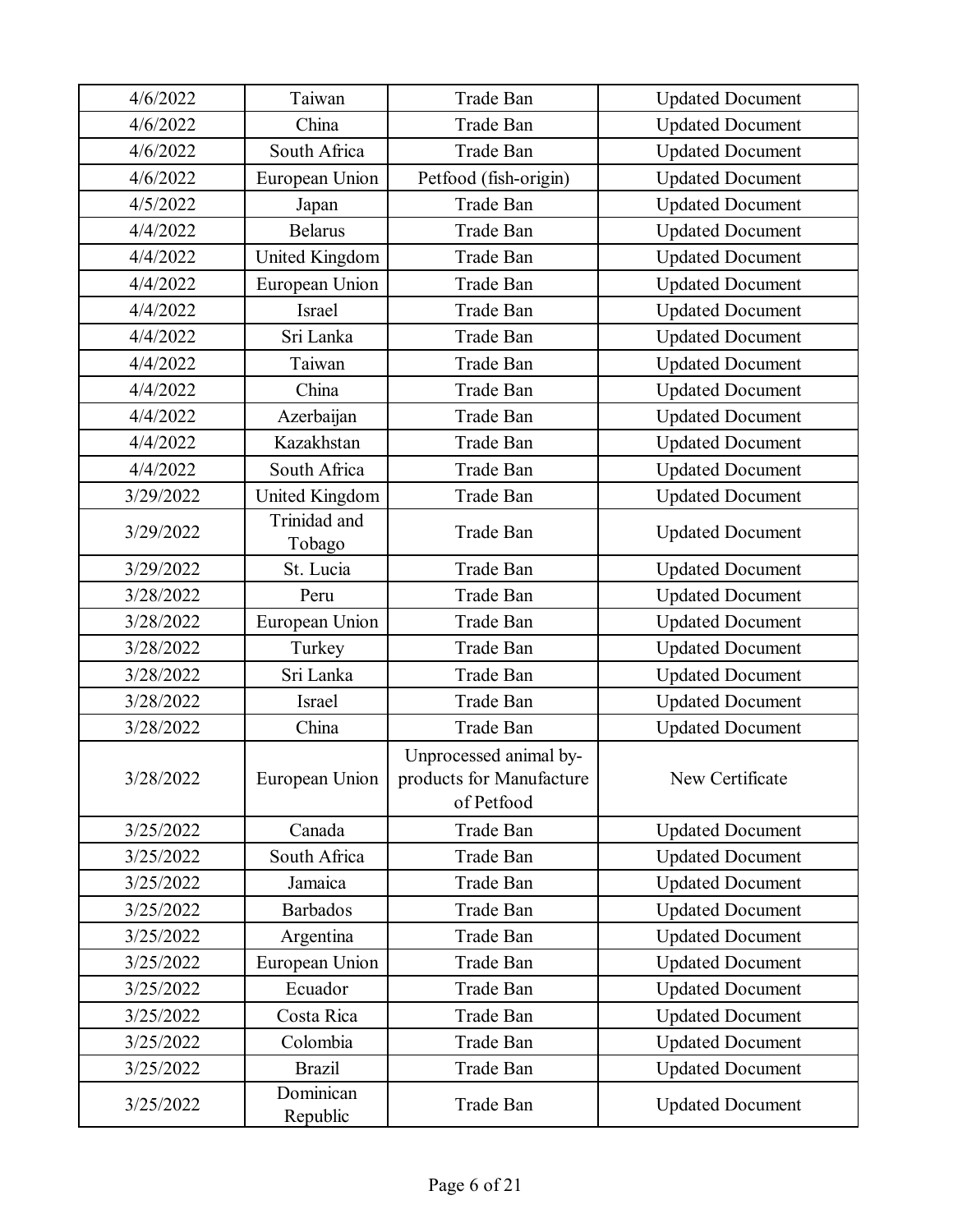| 3/25/2022 | Israel                 | Trade Ban        |                         |
|-----------|------------------------|------------------|-------------------------|
|           |                        |                  | <b>Updated Document</b> |
| 3/25/2022 | Sri Lanka              | Trade Ban        | <b>Updated Document</b> |
| 3/25/2022 | Israel                 | Trade Ban        | <b>Updated Document</b> |
| 3/25/2022 | China                  | Trade Ban        | <b>Updated Document</b> |
| 3/23/2022 | Japan                  | Trade Ban        | <b>Updated Document</b> |
| 3/22/2022 | Argentina              | Trade Ban        | <b>Updated Document</b> |
| 3/22/2022 | United Kingdom         | Trade Ban        | <b>Updated Document</b> |
| 3/21/2022 | European Union         | Trade Ban        | <b>Updated Document</b> |
| 3/21/2022 | Turkey                 | Trade Ban        | <b>Updated Document</b> |
| 3/21/2022 | Russian<br>Federation  | Trade Ban        | <b>Updated Document</b> |
| 3/21/2022 | <b>Belarus</b>         | Trade Ban        | <b>Updated Document</b> |
| 3/21/2022 | Japan                  | Trade Ban        | <b>Updated Document</b> |
| 3/21/2022 | Trinidad and<br>Tobago | Trade Ban        | <b>Updated Document</b> |
| 3/21/2022 | St. Lucia              | Trade Ban        | <b>Updated Document</b> |
| 3/21/2022 | Peru                   | Trade Ban        | <b>Updated Document</b> |
| 3/21/2022 | Taiwan                 | Trade Ban        | <b>Updated Document</b> |
| 3/17/2022 | Jamaica                | Trade Ban        | <b>Updated Document</b> |
| 3/17/2022 | Sri Lanka              | Trade Ban        | <b>Updated Document</b> |
| 3/17/2022 | Taiwan                 | Trade Ban        | <b>Updated Document</b> |
| 3/17/2022 | Israel                 | Trade Ban        | <b>Updated Document</b> |
| 3/17/2022 | China                  | Trade Ban        | <b>Updated Document</b> |
| 3/16/2022 | Dominican<br>Republic  | Trade Ban        | <b>Updated Document</b> |
| 3/16/2022 | Kazakhstan             | <b>Trade Ban</b> | <b>Updated Document</b> |
| 3/16/2022 | Kyrgyyzstan            | Trade Ban        | <b>Updated Document</b> |
| 3/16/2022 | European Union         | Trade Ban        | <b>Updated Document</b> |
| 3/16/2022 | Costa Rica             | Trade Ban        | <b>Updated Document</b> |
| 3/16/2022 | Colombia               | Trade Ban        | <b>Updated Document</b> |
| 3/16/2022 | Canada                 | Trade Ban        | <b>Updated Document</b> |
| 3/16/2022 | South Africa           | Trade Ban        | <b>Updated Document</b> |
| 3/16/2022 | Mexico                 | Trade Ban        | <b>Updated Document</b> |
| 3/15/2022 | <b>Brazil</b>          | Trade Ban        | <b>Updated Document</b> |
| 3/15/2022 | <b>Great Britain</b>   | Trade Ban        | <b>Updated Document</b> |
| 3/15/2022 | <b>Barbados</b>        | Trade Ban        | <b>Updated Document</b> |
| 3/15/2022 | Argentina              | Trade Ban        | <b>Updated Document</b> |
| 3/15/2022 | European Union         | Trade Ban        | <b>Updated Document</b> |
| 3/14/2022 | Japan                  | Trade Ban        | <b>Updated Document</b> |
| 3/14/2022 | Taiwan                 | Trade Ban        | <b>Updated Document</b> |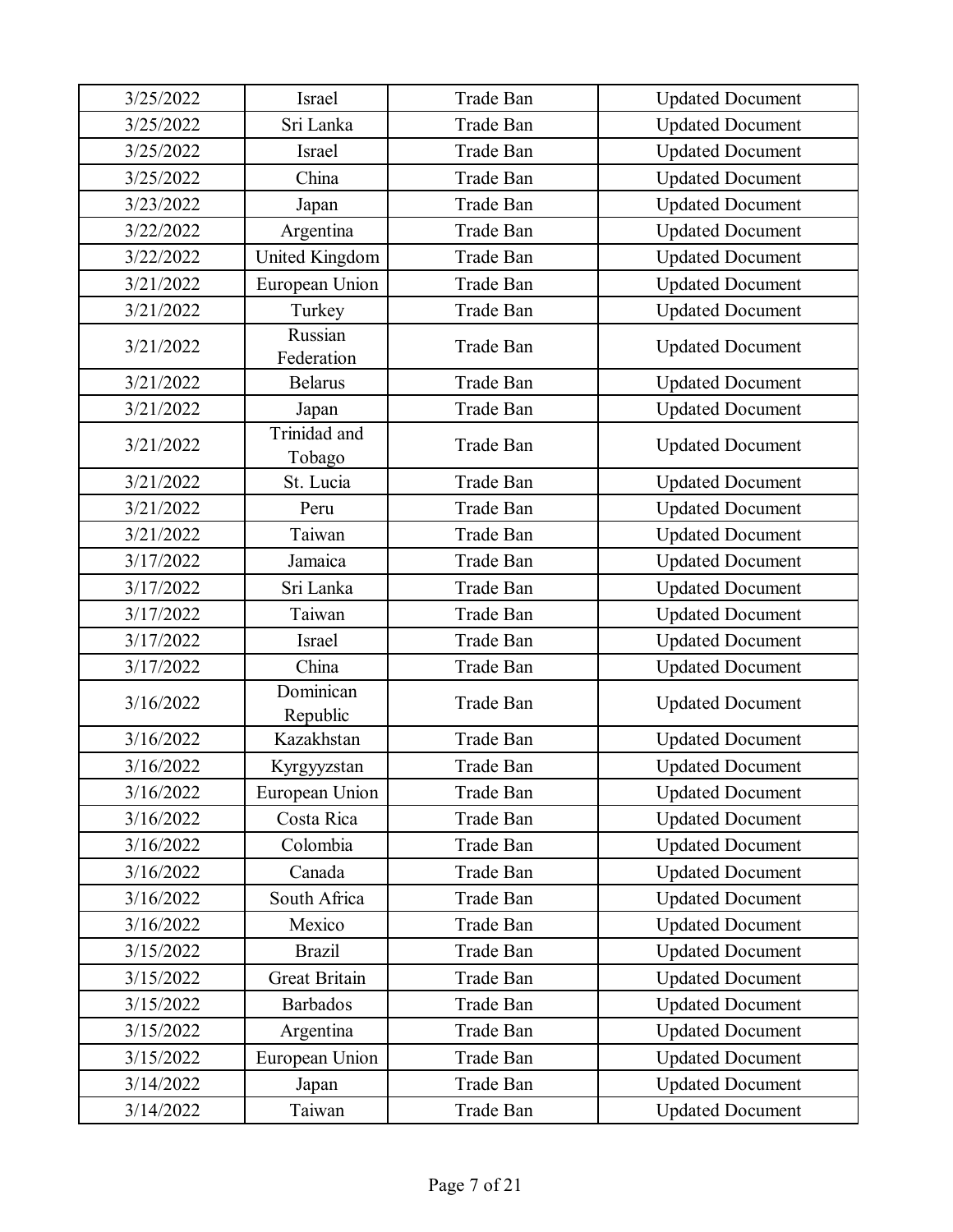| 3/14/2022 | Israel                 | Trade Ban | <b>Updated Document</b> |
|-----------|------------------------|-----------|-------------------------|
| 3/11/2022 | Argentina              | Trade Ban | <b>Updated Document</b> |
| 3/11/2022 | Trinidad and<br>Tobago | Trade Ban | <b>Updated Document</b> |
| 3/11/2022 | St. Lucia              | Trade Ban | <b>Updated Document</b> |
| 3/11/2022 | Peru                   | Trade Ban | <b>Updated Document</b> |
| 3/11/2022 | <b>Great Britain</b>   | Trade Ban | <b>Updated Document</b> |
| 3/11/2022 | European Union         | Trade Ban | <b>Updated Document</b> |
| 3/10/2022 | Japan                  | Trade Ban | <b>Updated Document</b> |
| 3/10/2022 | Taiwan                 | Trade Ban | <b>Updated Document</b> |
| 3/10/2022 | Peru                   | Trade Ban | <b>Updated Document</b> |
| 3/10/2022 | Russian<br>Federation  | Trade Ban | <b>Updated Document</b> |
| 3/9/2022  | Sri Lanka              | Trade Ban | <b>Updated Document</b> |
| 3/9/2022  | Mexico                 | Trade Ban | <b>Updated Document</b> |
| 3/9/2022  | Canada                 | Trade Ban | <b>Updated Document</b> |
| 3/9/2022  | South Africa           | Trade Ban | <b>Updated Document</b> |
| 3/9/2022  | Israel                 | Trade Ban | <b>Updated Document</b> |
| 3/9/2022  | China                  | Trade Ban | <b>Updated Document</b> |
| 3/9/2022  | Japan                  | Trade Ban | <b>Updated Document</b> |
| 3/9/2022  | <b>Great Britain</b>   | Trade Ban | <b>Updated Document</b> |
| 3/9/2022  | European Union         | Trade Ban | <b>Updated Document</b> |
| 3/9/2022  | Kazakhstan             | Trade Ban | <b>Updated Document</b> |
| 3/9/2022  | Jamaica                | Trade Ban | <b>Updated Document</b> |
| 3/8/2022  | Kyrgyyzstan            | Trade Ban | <b>Updated Document</b> |
| 3/8/2022  | <b>Belarus</b>         | Trade Ban | <b>Updated Document</b> |
| 3/8/2022  | Ecuador                | Trade Ban | <b>Updated Document</b> |
| 3/8/2022  | Dominican<br>Republic  | Trade Ban | <b>Updated Document</b> |
| 3/8/2022  | Sri Lanka              | Trade Ban | <b>Updated Document</b> |
| 3/8/2022  | Costa Rica             | Trade Ban | <b>Updated Document</b> |
| 3/8/2022  | Colombia               | Trade Ban | <b>Updated Document</b> |
| 3/8/2022  | <b>Great Britain</b>   | Trade Ban | <b>Updated Document</b> |
| 3/8/2022  | European Union         | Trade Ban | <b>Updated Document</b> |
| 3/7/2022  | Japan                  | Trade Ban | <b>Updated Document</b> |
| 3/7/2022  | <b>Brazil</b>          | Trade Ban | <b>Updated Document</b> |
| 3/7/2022  | <b>Barbados</b>        | Trade Ban | <b>Updated Document</b> |
| 3/7/2022  | Argentina              | Trade Ban | <b>Updated Document</b> |
| 3/7/2022  | Israel                 | Trade Ban | <b>Updated Document</b> |
| 3/7/2022  | Taiwan                 | Trade Ban | <b>Updated Document</b> |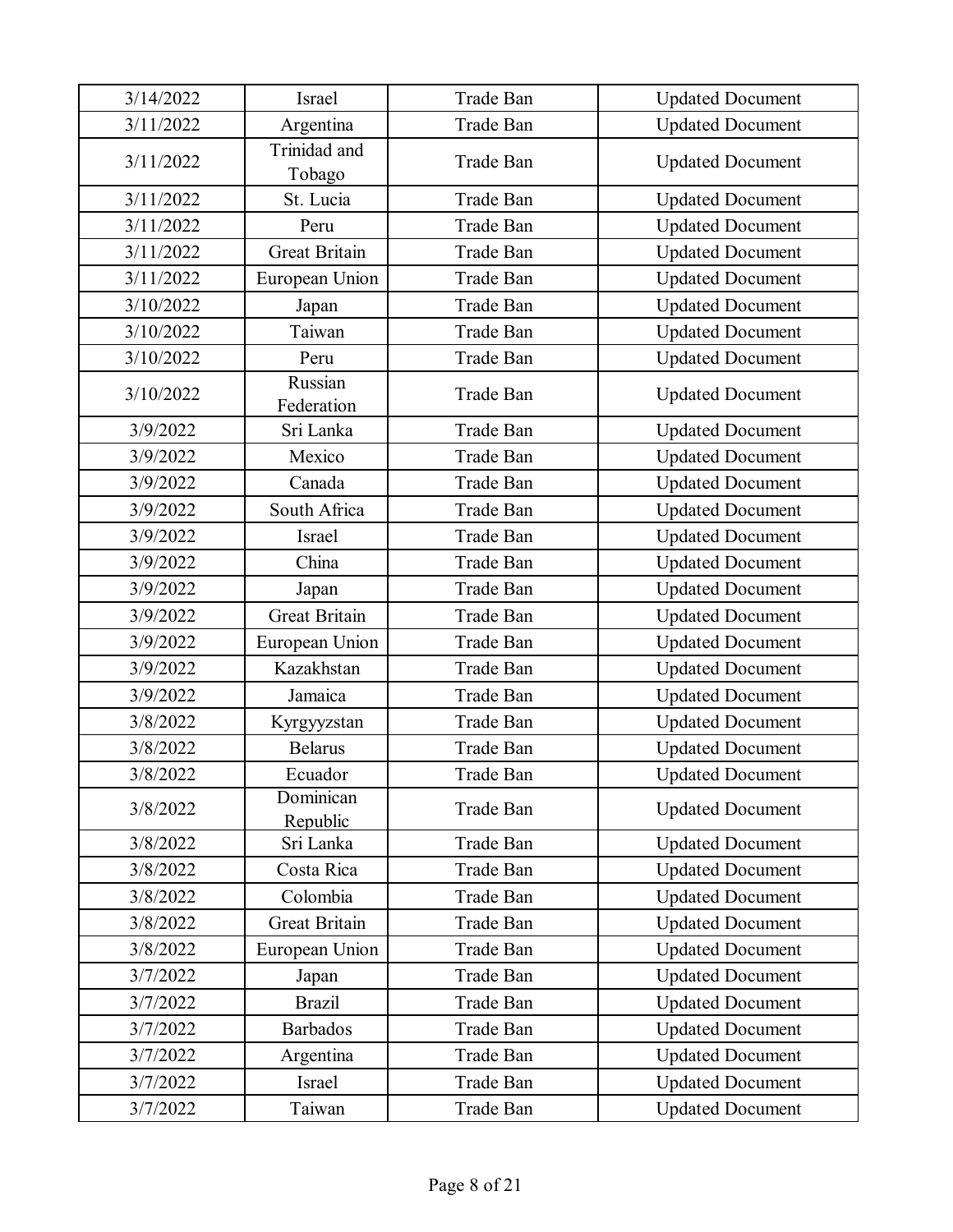| 3/7/2022  | China                  | Trade Ban        | <b>Updated Document</b> |
|-----------|------------------------|------------------|-------------------------|
| 3/7/2022  | Mexico                 | Trade Ban        | <b>Updated Document</b> |
| 3/7/2022  | Azerbaijan             | Trade Ban        | <b>Updated Document</b> |
| 3/7/2022  | European Union         | Trade Ban        | <b>Updated Document</b> |
| 3/3/2022  | Taiwan                 | Trade Ban        | <b>Updated Document</b> |
| 3/3/2022  | Japan                  | Trade Ban        | <b>Updated Document</b> |
| 3/2/2022  | Trinidad and<br>Tobago | Trade Ban        | <b>Updated Document</b> |
| 3/2/2022  | Mexico                 | Trade Ban        | <b>Updated Document</b> |
| 2/28/2022 | Kazakhstan             | Trade Ban        | <b>Updated Document</b> |
| 2/28/2022 | Turkey                 | Trade Ban        | <b>Updated Document</b> |
| 2/28/2022 | United Kingdom         | Trade Ban        | <b>Updated Document</b> |
| 2/28/2022 | Japan                  | Trade Ban        | <b>Updated Document</b> |
| 2/25/2022 | Canada                 | Trade Ban        | <b>Updated Document</b> |
| 2/25/2022 | South Africa           | Trade Ban        | <b>Updated Document</b> |
| 2/25/2022 | Mexico                 | Trade Ban        | <b>Updated Document</b> |
| 2/25/2022 | Costa Rica             | <b>Trade Ban</b> | <b>Updated Document</b> |
| 2/25/2022 | <b>Brazil</b>          | Trade Ban        | <b>Updated Document</b> |
| 2/25/2022 | Colombia               | Trade Ban        | <b>Updated Document</b> |
| 2/25/2022 | Argentina              | Trade Ban        | <b>Updated Document</b> |
| 2/25/2022 | Sri Lanka              | Trade Ban        | <b>Updated Document</b> |
| 2/25/2022 | <b>Barbados</b>        | Trade Ban        | <b>Updated Document</b> |
| 2/25/2022 | Peru                   | Trade Ban        | <b>Updated Document</b> |
| 2/25/2022 | St. Lucia              | Trade Ban        | <b>Updated Document</b> |
| 2/25/2022 | Kyrgyyzstan            | Trade Ban        | <b>Updated Document</b> |
| 2/25/2022 | Kazakhstan             | Trade Ban        | <b>Updated Document</b> |
| 2/25/2022 | Belarus                | Trade Ban        | <b>Updated Document</b> |
| 2/24/2022 | Azerbaijan             | Trade Ban        | <b>Updated Document</b> |
| 2/24/2022 | Israel                 | Trade Ban        | <b>Updated Document</b> |
| 2/24/2022 | Equador                | Trade Ban        | <b>Updated Document</b> |
| 2/24/2022 | Dominican<br>Republic  | Trade Ban        | <b>Updated Document</b> |
| 2/24/2022 | Jamaica                | Trade Ban        | <b>Updated Document</b> |
| 2/24/2022 | Taiwan                 | Trade Ban        | <b>Updated Document</b> |
| 2/24/2022 | China                  | Trade Ban        | <b>Updated Document</b> |
| 2/24/2022 | United Kingdom         | Trade Ban        | <b>Updated Document</b> |
| 2/24/2022 | European Union         | Trade Ban        | <b>Updated Document</b> |
| 2/24/2022 | Costa Rica             | Trade Ban        | <b>Updated Document</b> |
| 2/24/2022 | Colombia               | Trade Ban        | <b>Updated Document</b> |
| 2/24/2022 | <b>Brazil</b>          | Trade Ban        | <b>Updated Document</b> |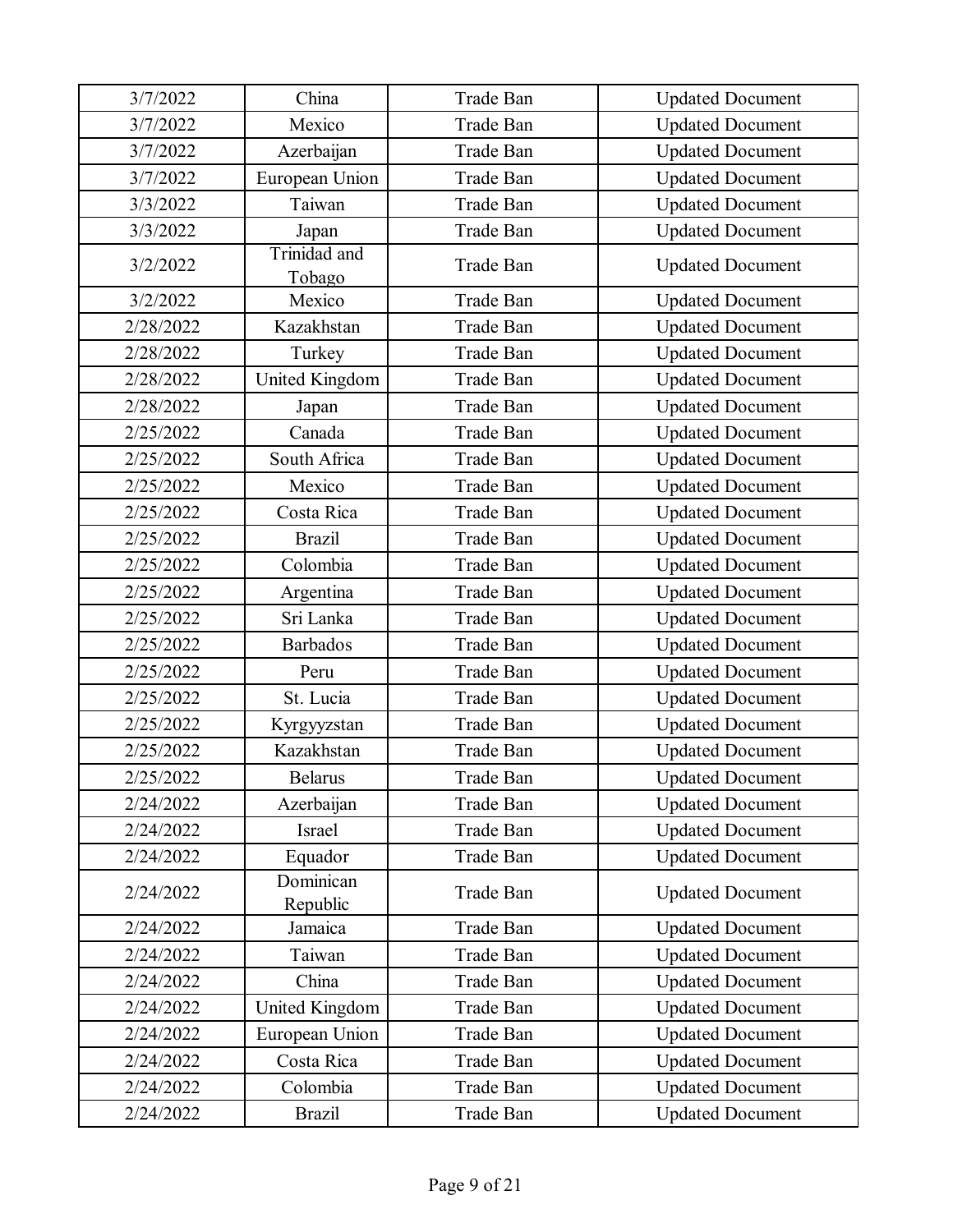| 2/24/2022 | <b>Barbados</b>       | Trade Ban                                          | <b>Updated Document</b>    |
|-----------|-----------------------|----------------------------------------------------|----------------------------|
| 2/24/2022 | Japan                 | Trade Ban                                          | <b>Updated Document</b>    |
| 2/22/2022 | Japan                 | Trade Ban                                          | <b>Updated Document</b>    |
| 2/22/2022 | Taiwan                | Trade Ban                                          | <b>Updated Document</b>    |
| 2/22/2022 | Kyrgyyzstan           | Trade Ban                                          | <b>Updated Document</b>    |
| 2/22/2022 | Kazakhstan            | Trade Ban                                          | <b>Updated Document</b>    |
| 2/22/2022 | <b>Belarus</b>        | Trade Ban                                          | <b>Updated Document</b>    |
| 2/22/2022 | Azerbaijan            | <b>Trade Ban</b>                                   | <b>Updated Document</b>    |
| 2/22/2022 | <b>Great Britain</b>  | Trade Ban                                          | <b>Updated Document</b>    |
| 2/22/2022 | European Union        | Trade Ban                                          | <b>Updated Document</b>    |
| 2/22/2022 | Equador               | Trade Ban                                          | <b>Updated Document</b>    |
| 2/22/2022 | Colombia              | Trade Ban                                          | <b>Updated Document</b>    |
| 2/17/2022 | Costa Rica            | Trade Ban                                          | <b>Updated Document</b>    |
| 2/17/2022 | Canada                | <b>Trade Ban</b>                                   | <b>Updated Document</b>    |
| 2/17/2022 | Argentina             | Trade Ban                                          | <b>Updated Document</b>    |
| 2/17/2022 | Mexico                | Trade Ban                                          | <b>Updated Document</b>    |
| 2/17/2022 | <b>Barbados</b>       | <b>Trade Ban</b>                                   | <b>Updated Document</b>    |
| 2/17/2022 | St. Lucia             | Trade Ban                                          | <b>Updated Document</b>    |
| 2/17/2022 | <b>Brazil</b>         | Trade Ban                                          | <b>Updated Document</b>    |
| 2/17/2022 | Taiwan                | Trade Ban                                          | <b>Updated Document</b>    |
| 2/17/2022 | Peru                  | Trade Ban                                          | <b>Updated Document</b>    |
| 2/17/2022 | South Africa          | Trade Ban                                          | <b>Updated Document</b>    |
| 2/17/2022 | Israel                | Trade Ban                                          | <b>Updated Document</b>    |
| 2/17/2022 | Jamaica               | Trade Ban                                          | <b>Updated Document</b>    |
| 2/16/2022 | Canada                | Trade Ban                                          | <b>Updated Document</b>    |
| 2/16/2022 | Japan                 | Trade Ban                                          | <b>Updated Document</b>    |
| 2/15/2022 | Sri Lanka             | Trade Ban                                          | <b>Updated Document</b>    |
| 2/15/2022 | Dominican<br>Republic | Trade Ban                                          | <b>Updated Document</b>    |
| 2/15/2022 | Taiwan                | Trade Ban                                          | <b>Updated Document</b>    |
| 2/15/2022 | Argentina             | Trade Ban                                          | <b>Updated Document</b>    |
| 2/14/2022 | Jamaica               | Trade Ban                                          | <b>Updated Document</b>    |
| 2/14/2022 | South Africa          | Trade Ban                                          | <b>Updated Document</b>    |
| 2/14/2022 | China                 | Trade Ban                                          | <b>Updated Document</b>    |
| 2/11/2022 | Equador               | Trade Ban                                          | <b>Updated Document</b>    |
| 2/11/2022 | Dominican<br>Republic | Trade Ban                                          | <b>Updated Document</b>    |
| 2/11/2022 | <b>Great Britain</b>  | Pre-lined out versions of<br>RCG certificate added | <b>Updated Certificate</b> |
| 2/11/2022 | Peru                  | Trade Ban                                          | <b>Updated Document</b>    |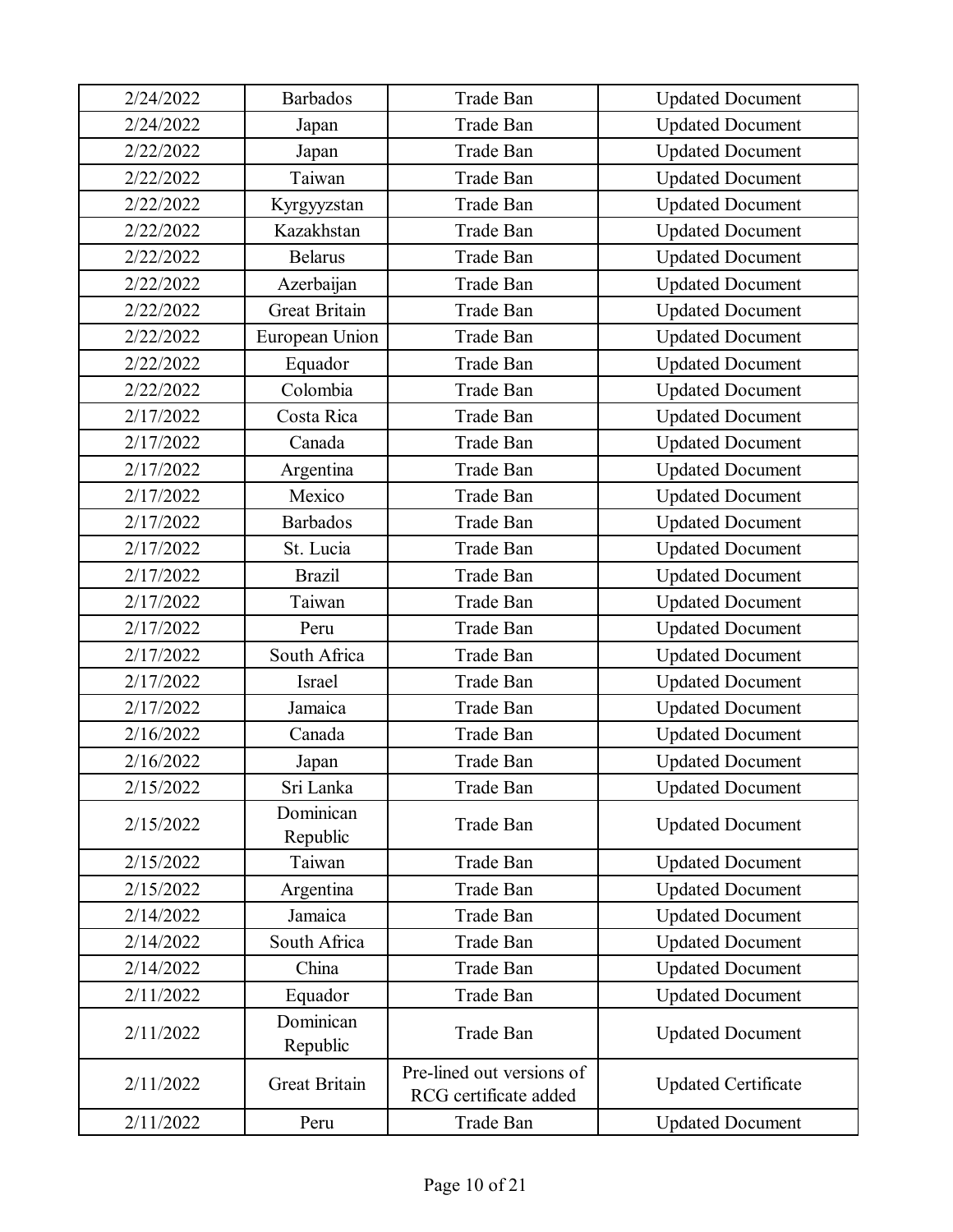| 2/11/2022  | St. Lucia            | Trade Ban                                                                                       | <b>Updated Document</b>    |
|------------|----------------------|-------------------------------------------------------------------------------------------------|----------------------------|
| 2/11/2022  | Sri Lanka            | Trade Ban                                                                                       | <b>Updated Document</b>    |
| 2/11/2022  | <b>Brazil</b>        | Trade Ban                                                                                       | <b>Updated Document</b>    |
| 2/11/2022  | Colombia             | Trade Ban                                                                                       | <b>Updated Document</b>    |
| 2/11/2022  | Kyrgyyzstan          | Trade Ban                                                                                       | <b>Updated Document</b>    |
| 2/11/2022  | Kazakhstan           | Trade Ban                                                                                       | <b>Updated Document</b>    |
| 2/11/2022  | <b>Belarus</b>       | <b>Trade Ban</b>                                                                                | <b>Updated Document</b>    |
| 2/10/2022  | European Union       | Unprocessed animal by-<br>products                                                              | New Certificate            |
| 2/10/2022  | Costa Rica           | Trade Ban                                                                                       | <b>Updated Document</b>    |
| 2/10/2022  | Canada               | Trade Ban                                                                                       | <b>Updated Document</b>    |
| 2/10/2022  | <b>Barbados</b>      | Trade Ban                                                                                       | <b>Updated Document</b>    |
| 2/10/2022  | Israel               | Trade Ban                                                                                       | <b>Updated Document</b>    |
| 2/10/2022  | China                | Trade Ban                                                                                       | <b>Updated Document</b>    |
| 2/10/2022  | Jamaica              | Trade Ban                                                                                       | <b>Updated Document</b>    |
| 2/10/2022  | Argentina            | Trade Ban                                                                                       | <b>Updated Document</b>    |
| 2/10/2022  | European Union       | Trade Ban                                                                                       | <b>Updated Document</b>    |
| 2/10/2022  | United Kingdom       | Trade Ban                                                                                       | <b>Updated Document</b>    |
| 2/10/2022  | Japan                | Trade Ban                                                                                       | <b>Updated Document</b>    |
| 2/9/2022   | Taiwan               | Trade Ban                                                                                       | <b>Updated Document</b>    |
| 2/3/2022   | <b>Great Britain</b> | Pre-lined out versions of<br>TCG certificate added                                              | <b>Updated Certificate</b> |
| 1/18/2022  | European Union       | Materials for Manufacture<br>of Gelatin/Collagen for<br>Human Consumption                       | New Certificates           |
| 1/14/2022  | Mexico               | Animal feeds and foods:<br>Mechanically Separated<br>Raw Poultry Meat for<br>Animal Consumption | New Document               |
| 1/13/2022  | Japan                | Trade Ban                                                                                       | <b>Updated Document</b>    |
| 1/10/2022  | Taiwan               | Trade Ban                                                                                       | <b>Updated Document</b>    |
| 12/21/2021 | <b>Great Britain</b> | Pre-lined out versions of<br>3E certificate added                                               | <b>Updated Certificate</b> |
| 12/14/2021 | Costa Rica           | Raw Bovine Ingredients in<br>Pet Treats                                                         | New Document               |
| 12/13/2021 | Japan                | Trade Ban                                                                                       | <b>Updated Document</b>    |
| 12/13/2021 | New Zealand          | Dairy for Human<br>Consumption: Information<br>for Exporters                                    | <b>Updated Document</b>    |
| 12/1/2021  | Jamaica              | Trade Ban                                                                                       | <b>Updated Document</b>    |
| 11/29/2021 | Taiwan               | Trade Ban                                                                                       | <b>Updated Document</b>    |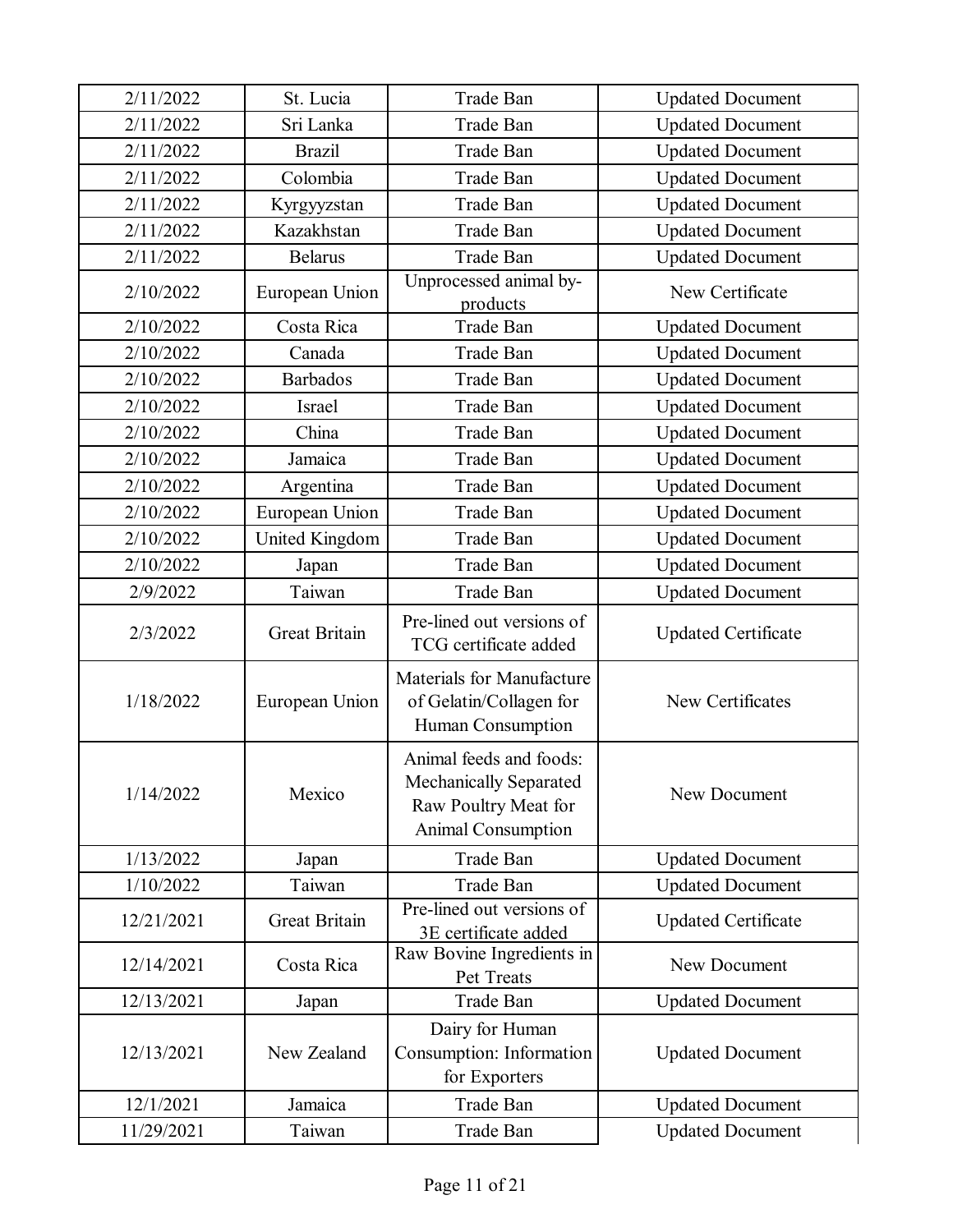| 11/29/2021 | Jamaica              | Trade Ban                                                                                      | <b>Updated Document</b>    |
|------------|----------------------|------------------------------------------------------------------------------------------------|----------------------------|
| 11/29/2021 | Japan                | Trade Ban                                                                                      | <b>Updated Document</b>    |
| 11/23/2021 | <b>Great Britain</b> | Pre-lined out versions of<br>3B certificate added                                              | <b>Updated Certificate</b> |
| 11/17/2021 | <b>Great Britain</b> | Pre-lined out versions of<br>4D certificate added                                              | <b>Updated Certificate</b> |
| 11/16/2021 | <b>Great Britain</b> | Pre-lined out versions of<br>4C certificate added                                              | <b>Updated Certificate</b> |
| 11/3/2021  | South Africa         | Pet Food                                                                                       | <b>Updated Certificate</b> |
| 11/3/2021  | Korea                | Dairy Containing Other<br>Animal-Origin Ingredients<br>for Human Consumption                   | New Document               |
| 11/3/2021  | Korea                | Dairy Containing Egg<br>Ingredients for Animal<br>Consumption                                  | <b>Updated Document</b>    |
| 10/22/2021 | Japan                | <b>Trade Ban</b>                                                                               | <b>Updated Document</b>    |
| 10/18/2021 | Japan                | Trade Ban                                                                                      | <b>Updated Document</b>    |
| 10/13/2021 | Taiwan               | Trade Ban                                                                                      | <b>Updated Document</b>    |
| 10/12/2021 | Jamaica              | Trade Ban                                                                                      | <b>Updated Document</b>    |
| 10/12/2021 | Taiwan               | Trade Ban                                                                                      | <b>Updated Document</b>    |
| 10/8/2021  | Jamaica              | Trade Ban                                                                                      | <b>Updated Document</b>    |
| 10/8/2021  | Japan                | Trade Ban                                                                                      | <b>Updated Document</b>    |
| 10/8/2021  | Taiwan               | Trade Ban                                                                                      | <b>Updated Document</b>    |
| 10/6/2021  | Thailand             | <b>Bovine Blood Products</b>                                                                   | New Document               |
| 9/29/2021  | <b>Great Britain</b> | Updated all Animal<br>Products NOT for Human<br>Consumption certificates<br>Updated all Animal | <b>Updated Certificate</b> |
| 9/29/2021  | Great Britain        | Products for Human<br>Consumption certificates                                                 | <b>Updated Certificate</b> |
| 8/26/2021  | Mexico               | Bovine Meals for Export                                                                        | <b>Updated Document</b>    |
| 8/16/2021  | Australia            | Dairy (bovine origin) for<br>human consumption                                                 | <b>Updated Certificate</b> |
| 8/16/2021  | Australia            | Dairy (ovine/caprine<br>origin) for human                                                      | <b>Updated Certificate</b> |
| 8/16/2021  | Australia            | Cheese/Butter for human<br>consumption                                                         | <b>Updated Certificate</b> |
| 7/27/2021  | China                | <b>Non-Ruminant Feeds</b>                                                                      | <b>Updated Document</b>    |
| 7/27/2021  | China                | Rendered Poultry and<br><b>Feather Meals</b>                                                   | <b>Updated Document</b>    |
| 7/22/2021  | Mexico               | Porcine Hydrolyzed<br>Collagen/Hydrolyzed<br>Protein for animal feeding                        | New Document               |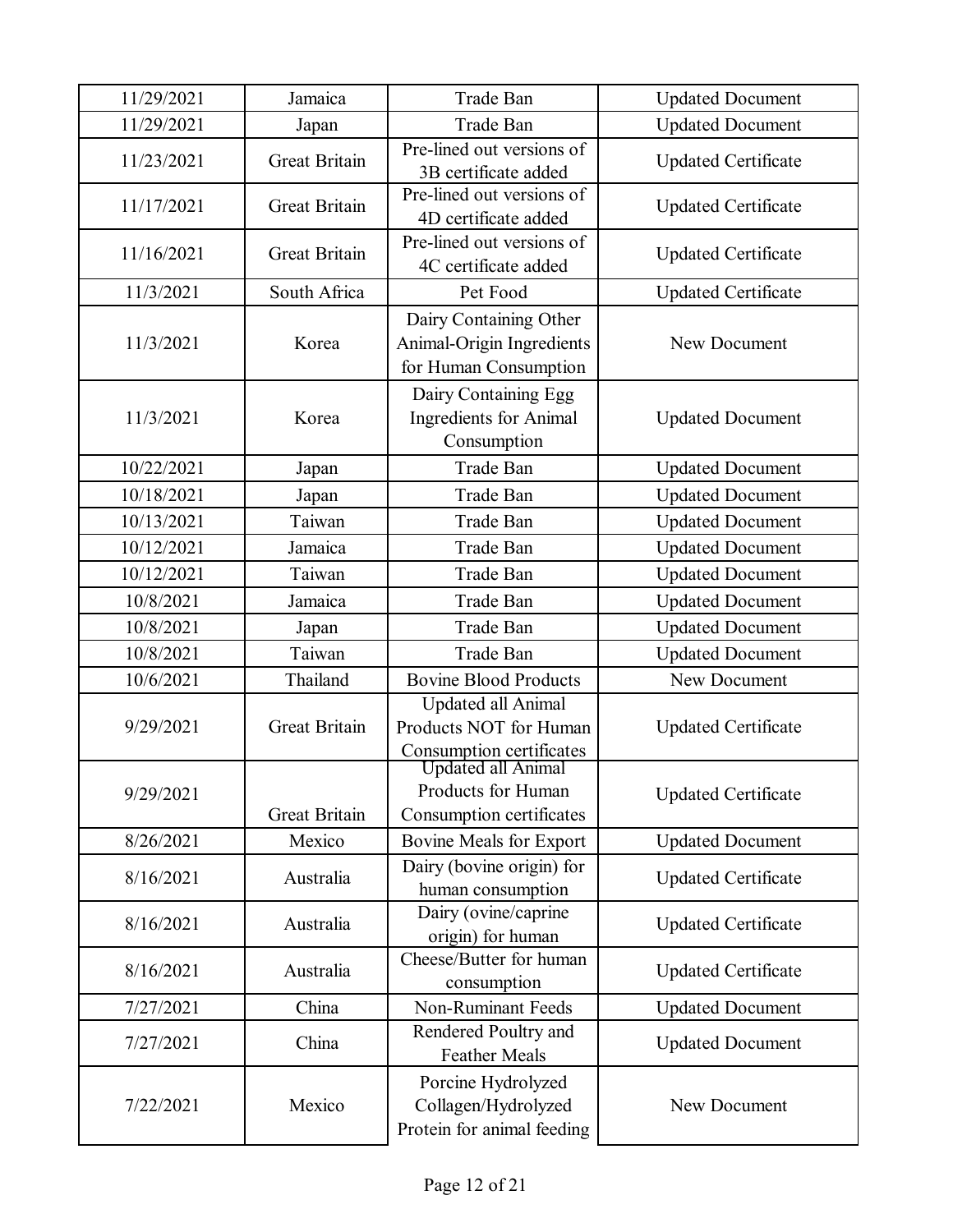| 7/20/2021 | Japan          | Trade Ban                                                                                                                                                | <b>Updated Document</b>    |
|-----------|----------------|----------------------------------------------------------------------------------------------------------------------------------------------------------|----------------------------|
| 7/7/2021  | <b>Brazil</b>  | Fish Meal, Oils &                                                                                                                                        | New Document and Updated   |
|           |                | Derivatives                                                                                                                                              | Certificate                |
| 7/7/2021  | Indonesia      | Fish and fishery products                                                                                                                                | <b>Updated Document</b>    |
|           |                | (aquatic)                                                                                                                                                |                            |
| 7/7/2021  | Mexico         | Bovine Meals for Export                                                                                                                                  | <b>Updated Document</b>    |
| 6/30/2021 | Korea          | Dairy and dairy with egg                                                                                                                                 | <b>Updated Document</b>    |
| 6/28/2021 | Taiwan         | Trade Ban                                                                                                                                                | <b>Updated Document</b>    |
| 6/23/2021 | Taiwan         | Trade Ban                                                                                                                                                | <b>Updated Document</b>    |
| 6/21/2021 | Canada         | Removed outdated<br>documents                                                                                                                            | <b>Updated Document</b>    |
| 6/21/2021 | United Kingdom | <b>Facility Listing Requirement</b>                                                                                                                      | <b>Updated Document</b>    |
| 6/21/2021 | United Kingdom | <b>Brexit</b>                                                                                                                                            | <b>Updated Document</b>    |
| 6/21/2021 | <b>Belarus</b> | Trade Ban                                                                                                                                                | <b>Updated Document</b>    |
| 6/15/2021 | Japan          | Trade Ban                                                                                                                                                | <b>Updated Document</b>    |
| 6/14/2021 | Vietnam        | Feathers                                                                                                                                                 | New Document               |
| 6/14/2021 | China          | <b>Non-Ruminant Feeds</b>                                                                                                                                | <b>Updated Document</b>    |
| 6/14/2021 | China          | Pet Food                                                                                                                                                 | <b>Updated Document</b>    |
| 6/7/2021  | United Kingdom | <b>Brexit</b>                                                                                                                                            | <b>Updated Document</b>    |
| 6/1/2021  | United Kingdom | <b>Facility Listing Requirement</b>                                                                                                                      | <b>Updated Document</b>    |
| 6/1/2021  | European Union | <b>By-Products Regulation</b>                                                                                                                            | <b>Updated Document</b>    |
| 5/25/2021 | <b>Belarus</b> | Trade Ban                                                                                                                                                | <b>Updated Document</b>    |
| 5/17/2021 | Mexico         | Additives, Complements<br>and Supplements<br>(Containing Aquatic<br>Animal Ingredients)<br><b>Intended for Animal</b><br>Feeding for Export to<br>Mexico | <b>Updated Certificate</b> |
| 5/5/2021  | Colombia       | Poultry Fat for Animal<br>Cosumption                                                                                                                     | New Certificate            |
| 4/26/2021 | United Kingdom | <b>Facility Listing Requirement</b>                                                                                                                      | <b>Updated Document</b>    |
| 4/8/2021  | Taiwan         | Animal Feed Preparations<br>(Other than Dog/Cat Food)<br>Containing Animal-Origin<br>Ingredients                                                         | <b>Updated Document</b>    |
| 4/8/2021  | Canada         | Unprocessed (Raw) or<br>Minimally Heat-Treated<br>Pet Food and Pet Treats                                                                                | New Certificate            |
| 4/8/2021  | Canada         | <b>Thermally Processed Pet</b><br>Food                                                                                                                   | New Certificate            |
| 4/5/2021  | Malaysia       | Dairy                                                                                                                                                    | New Document               |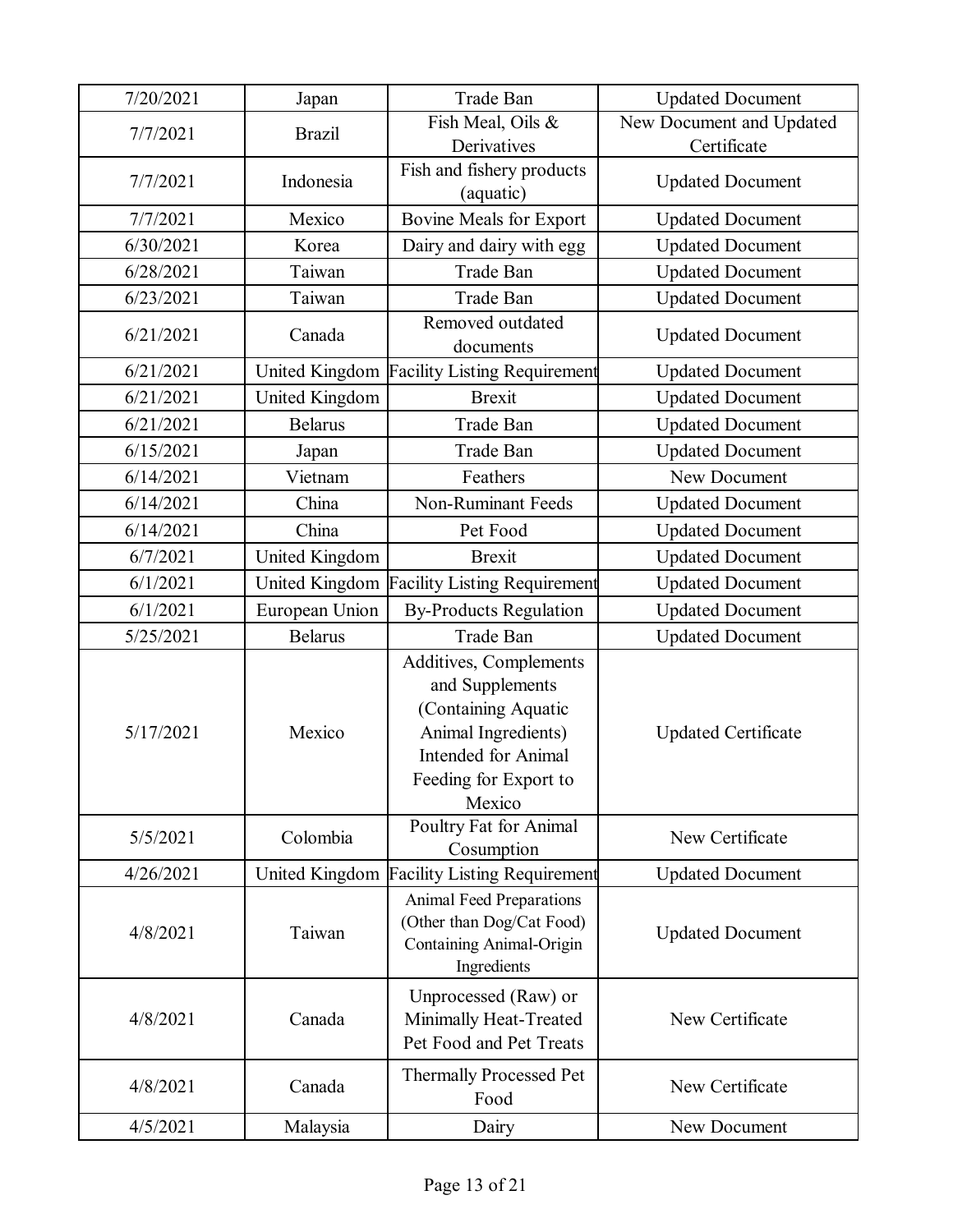| 3/31/2021  | Japan          | Trade Ban                                                                                                               | <b>Updated Document</b>    |
|------------|----------------|-------------------------------------------------------------------------------------------------------------------------|----------------------------|
| 3/30/2021  | Taiwan         | Trade Ban                                                                                                               | <b>Updated Document</b>    |
| 3/30/2021  | Peru           | Trade Ban                                                                                                               | <b>Updated Document</b>    |
| 3/30/2021  | Colombia       | <b>Trade Ban</b>                                                                                                        | <b>Updated Document</b>    |
| 3/29/2021  | Japan          | Trade Ban                                                                                                               | <b>Updated Document</b>    |
| 3/29/2021  | United Kingdom | <b>Facility Listing Requirement</b>                                                                                     | <b>Updated Document</b>    |
| 3/26/2021  | Taiwan         | Trade Ban                                                                                                               | <b>Updated Document</b>    |
| 3/26/2021  | Japan          | <b>Trade Ban</b>                                                                                                        | <b>Updated Document</b>    |
| 3/25/2021  | Korea          | Gelatin/collagen                                                                                                        | New Document               |
| 3/22/2021  | Taiwan         | <b>Animal Feed Preparations</b><br>(Other than Dog/Cat): Non-<br>Animal Origin                                          | <b>Updated Certificate</b> |
| 3/22/2021  | Taiwan         | <b>Animal Feed Preparations</b><br>Other than Dog/Cat): Non-<br>Animal Origin (Containing<br><b>Exempt Ingredients)</b> | <b>Updated Certificate</b> |
| 3/22/2021  | Taiwan         | Important Info Regarding<br><b>Export of Animal Products</b><br>to Taiwan                                               | <b>Updated Document</b>    |
| 3/22/2021  | Argentina      | <b>Facility Registration</b><br>Requirements                                                                            | <b>Updated Document</b>    |
| 3/1/2021   | Russia         | Trade Ban                                                                                                               | <b>Updated Document</b>    |
| 2/26/2021  | <b>Brazil</b>  | <b>Beeswax</b>                                                                                                          | New Document               |
| 2/8/2021   | Taiwan         | Trade Ban                                                                                                               | <b>Updated Document</b>    |
| 2/8/2021   | Kazakhstan     | Trade Ban (Lifted)                                                                                                      | <b>Updated Document</b>    |
| 2/4/2021   | Turkey         | Animal By-Products for<br>Use in Pet Food                                                                               | New Certificate            |
| 1/11/2021  | China          | Non-Ruminant Feeds                                                                                                      | <b>Updated Document</b>    |
| 1/11/2021  | Taiwan         | Trade Ban                                                                                                               | <b>Updated Document</b>    |
| 12/22/2020 | Taiwan         | PouOVP-USDA-<br>recognized laboratories                                                                                 | <b>Updated Document</b>    |
| 12/22/2020 | Taiwan         | POVP - USDA-<br>recognized laboratories                                                                                 | <b>Updated Document</b>    |
| 12/7/2020  | Mexico         | Trade Ban                                                                                                               | <b>Updated Document</b>    |
| 12/1/2020  | <b>Israel</b>  | Blood                                                                                                                   | New Certificate            |
| 11/17/2020 | Colombia       | Trade Ban                                                                                                               | <b>Updated Document</b>    |
| 11/17/2020 | Argentina      | Trade Ban                                                                                                               | <b>Updated Document</b>    |
| 11/17/2020 | Peru           | Trade Ban                                                                                                               | <b>Updated Document</b>    |
| 11/17/2020 | Jamaica        | Trade Ban                                                                                                               | <b>Updated Document</b>    |
| 11/12/2020 | Mexico         | Trade Ban                                                                                                               | <b>Updated Document</b>    |
| 11/12/2020 | Taiwan         | Trade Ban                                                                                                               | <b>Updated Document</b>    |
| 11/12/2020 | Japan          | Trade Ban                                                                                                               | <b>Updated Document</b>    |
|            |                |                                                                                                                         | <b>Updated Document</b>    |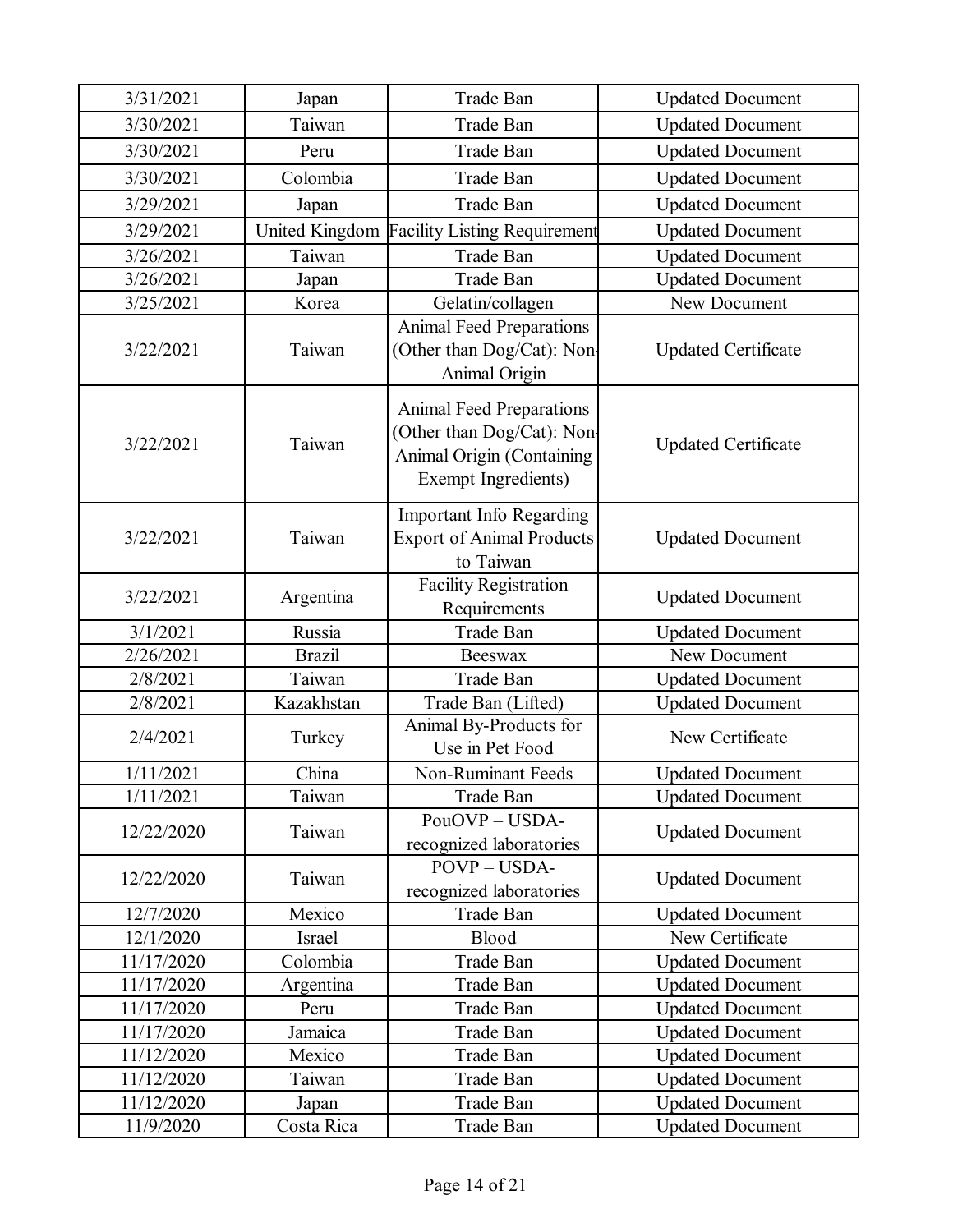| 11/9/2020  | Argentina              | Trade Ban                                                | <b>Updated Document</b>    |
|------------|------------------------|----------------------------------------------------------|----------------------------|
| 11/5/2020  | Mexico                 | Trade Ban                                                | <b>Updated Document</b>    |
| 11/2/2020  | Ecuador                | <b>Facility Registration</b>                             | <b>Updated Document</b>    |
| 10/23/2020 | Colombia               | Trade Ban                                                | <b>Updated Document</b>    |
| 10/23/2020 | Peru                   | Trade Ban                                                | <b>Updated Document</b>    |
| 10/23/2020 | Dominican<br>Republic  | Trade Ban                                                | <b>Updated Document</b>    |
| 10/14/2020 | Japan                  | Trade Ban                                                | <b>Updated Document</b>    |
| 10/8/2020  | Israel                 | Trade Ban                                                | <b>Updated Document</b>    |
| 9/28/2020  | Trinidad and<br>Tobago | Trade Ban                                                | <b>Updated Document</b>    |
| 9/28/2020  | St. Lucia              | Trade Ban                                                | <b>Updated Document</b>    |
| 9/28/2020  | Mexico                 | Trade Ban                                                | <b>Updated Document</b>    |
| 9/28/2020  | Ecuador                | Trade Ban                                                | <b>Updated Document</b>    |
| 9/28/2020  | Dominican<br>Republic  | <b>Trade Ban</b>                                         | <b>Updated Document</b>    |
| 9/28/2020  | Costa Rica             | Trade Ban                                                | <b>Updated Document</b>    |
| 9/28/2020  | Colombia               | Trade Ban                                                | <b>Updated Document</b>    |
| 9/28/2020  | <b>Brazil</b>          | Trade Ban                                                | <b>Updated Document</b>    |
| 9/24/2020  | <b>Barbados</b>        | Trade Ban                                                | <b>Updated Document</b>    |
| 9/16/2020  | Ukraine                | Trade Ban                                                | <b>Updated Document</b>    |
| 9/9/2020   | Israel                 | <b>Bovine Blood Products for</b><br><b>Technical Use</b> | <b>Updated Certificate</b> |
| 9/9/2020   | Israel                 | Ovine/Caprine Blood<br>Products for Technical Use        | <b>Updated Certificate</b> |
| 9/9/2020   | Israel                 | Rodent/Lagomorph Blood<br>Products for Technical Use     | <b>Updated Certificate</b> |
| 9/9/2020   | Israel                 | Laboratory Animal Blood<br>Products for Lab Use          | <b>Updated Certificate</b> |
| 9/8/2020   | South Africa           | Trade Ban                                                | <b>Updated Document</b>    |
| 9/3/2020   | Japan                  | Trade Ban                                                | <b>Updated Document</b>    |
| 8/25/2020  | Colombia               | Feed and pet food                                        | <b>Updated Document</b>    |
| 8/25/2020  | Israel                 | Trade Ban                                                | <b>Updated Document</b>    |
| 8/24/2020  | <b>Belarus</b>         | Trade Ban                                                | <b>Updated Document</b>    |
| 8/13/2020  | Turkey                 | Avian Influenza Bans                                     | <b>Updated Document</b>    |
| 8/12/2020  | Canada                 | <b>Rendered Materials</b><br>Acceptable for Import       | <b>Updated Document</b>    |
| 8/12/2020  | Canada                 | Manure or Fertilizers<br>containing manure               | <b>Updated Document</b>    |
| 8/12/2020  | Canada                 | Trade Ban                                                | <b>Updated Document</b>    |
| 8/5/2020   | Sri Lanka              | Trade Ban                                                | <b>Updated Document</b>    |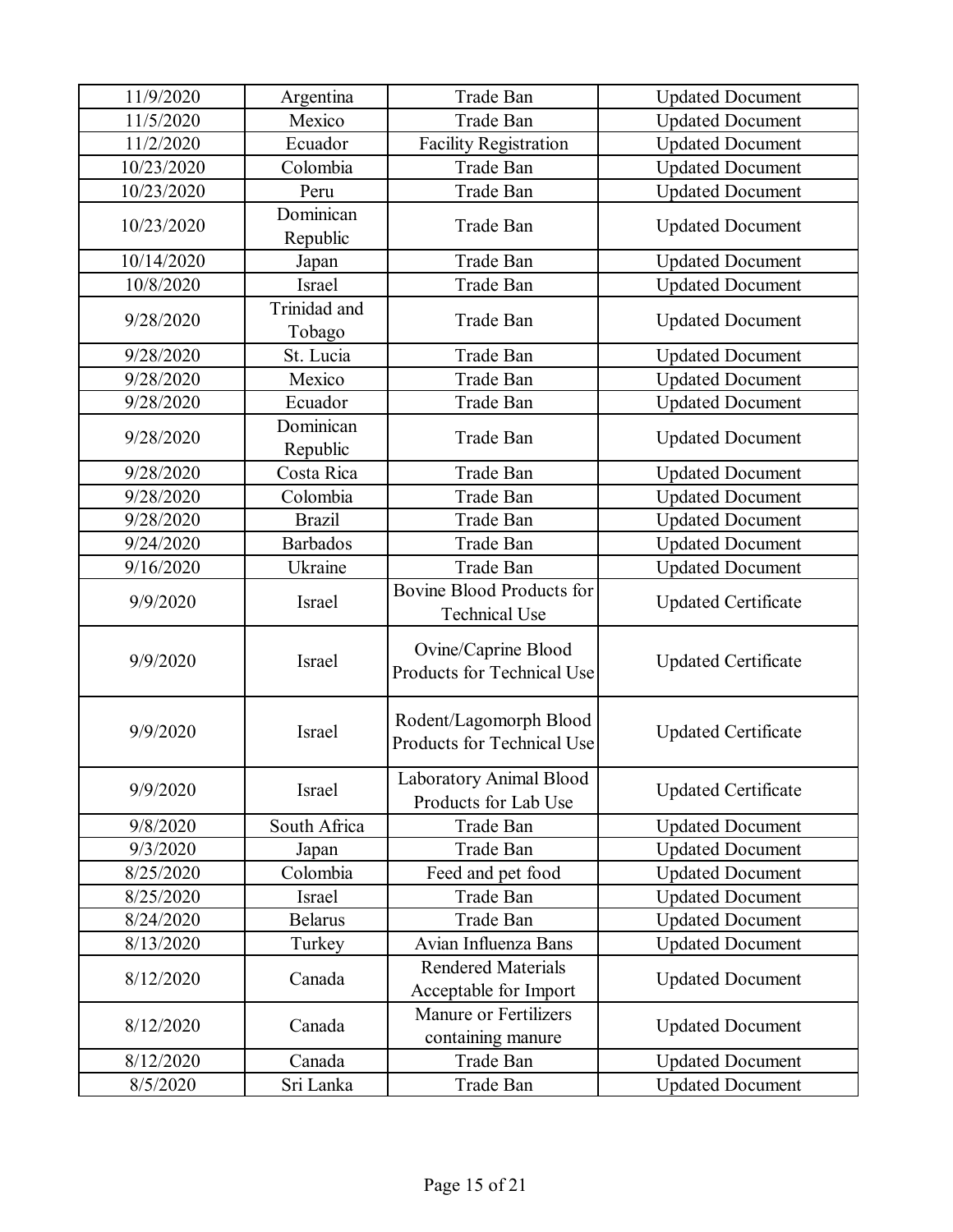|           |                | Feed Intended for non-          |                            |
|-----------|----------------|---------------------------------|----------------------------|
| 8/5/2020  | Colombia       | ruminant animals (other         | New Document               |
|           |                | than pets)                      |                            |
| 8/5/2020  | China          | Trade Ban                       | <b>Updated Document</b>    |
| 8/5/2020  | Japan          | Trade Ban                       | <b>Updated Document</b>    |
| 8/4/2020  | Australia      | Pet Food and Coatings           | <b>Updated Document</b>    |
| 8/4/2020  | Ecuador        | <b>Facility Registration</b>    | New Document               |
| 8/4/2020  | European Union | <b>Trade Ban</b>                | <b>Updated Document</b>    |
| 7/21/2020 | Taiwan         | Trade Ban                       | <b>Updated Document</b>    |
|           |                | Certification Heat-             |                            |
|           |                | Processed, Shelf-Stable Pet     |                            |
|           |                | Foods, Treats &                 |                            |
| 7/6/2020  | Canada         | Compound Chews                  | <b>Updated Document</b>    |
|           |                | Multiple Shipment               |                            |
|           |                | <b>Certificate Instructions</b> |                            |
| 7/6/2020  | Taiwan         | Trade Ban                       | <b>Updated Document</b>    |
| 6/30/2020 | Russia         | Game trophies                   | <b>Updated Certificate</b> |
|           |                | Guidance on Fresh or            |                            |
|           |                | Frozen Aquatic Species-         |                            |
| 6/26/2020 | Canada         | Only Products Intended for      | <b>Updated Document</b>    |
|           |                | Pet, Tropical or                |                            |
|           |                | <b>Ornamental Fish Feed</b>     |                            |
|           |                | Balanced feeds for Aquatic      |                            |
| 6/26/2020 | Mexico         | <b>Species</b>                  | <b>Updated Document</b>    |
| 6/25/2020 | Canada         | <b>Bone Liver Powder</b>        | New Certificate            |
| 6/22/2020 | Sri Lanka      | Trade Ban                       | <b>Updated Document</b>    |
|           |                | Dairy products for human        |                            |
| 6/17/2020 | Ukraine        | consumption                     | <b>Updated Document</b>    |
| 6/12/2020 | Mexico         | Pet Food                        | <b>Updated Document</b>    |
| 6/9/2020  | Japan          | Animal Food                     | New Certificate            |
| 6/4/2020  | China          | Trade Ban                       | New Document               |
| 6/1/2020  | China          | <b>Non-Ruminant Feeds</b>       | <b>Updated Document</b>    |
| 6/1/2020  | China          | Pet Food                        | New Certificate            |
| 5/20/2020 | Mexico         | Pet Food                        | <b>Updated Document</b>    |
|           |                | Insect meal for pet and         |                            |
| 5/20/2020 | Canada         | ornamental fish food or         | New Certificate            |
|           |                | livestock feed                  |                            |
|           |                | Bovine Offal for animal         |                            |
| 5/19/2020 | Ecuador        | consumption                     | New Certificate            |
| 5/11/2020 | Peru           | <b>Facility Registration</b>    | <b>Updated Document</b>    |
| 4/30/2020 | Ukraine        | Trade Ban                       | <b>Updated Document</b>    |
| 4/24/2020 | <b>Belarus</b> | Trade Ban                       | <b>Updated Document</b>    |
| 4/23/2020 | Chile          | Pet Food                        | <b>Updated Document</b>    |
| 4/21/2020 | Ukraine        | Trade Ban                       | <b>Updated Document</b>    |
| 4/20/2020 | European Union | Trade Ban                       | <b>Updated Document</b>    |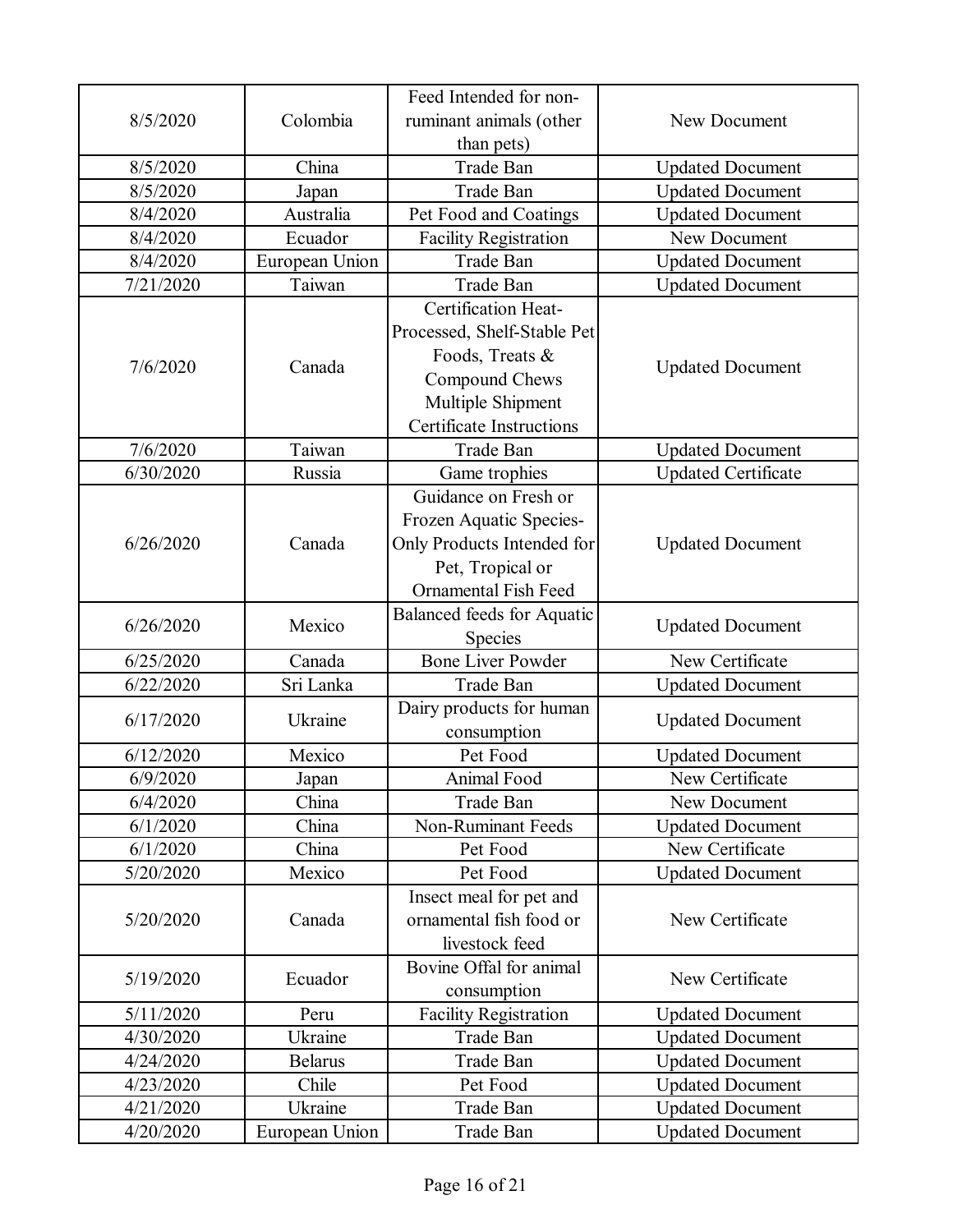| 4/20/2020 | Russia                | Trade Ban                            | <b>Updated Document</b>           |
|-----------|-----------------------|--------------------------------------|-----------------------------------|
| 4/20/2020 | Ukraine               | Trade Ban                            | <b>Updated Document</b>           |
| 4/20/2020 | Peru                  | <b>Trade Ban</b>                     | <b>Updated Document</b>           |
| 4/16/2020 | Mexico                | Trade Ban                            | <b>Updated Document</b>           |
| 4/16/2020 | Ecuador               | Trade Ban                            | <b>Updated Document</b>           |
| 4/16/2020 | Costa Rica            | Trade Ban                            | <b>Updated Document</b>           |
| 4/16/2020 | Israel                | Trade Ban                            | <b>Updated Document</b>           |
| 4/15/2020 | South Africa          | Trade Ban                            | <b>Updated Document</b>           |
| 4/14/2020 | Ukraine               | Trade Ban                            | <b>Updated Document</b>           |
| 4/14/2020 | Taiwan                | Trade Ban                            | <b>Updated Document</b>           |
| 4/13/2020 | Canada                | Trade Ban                            | <b>Updated Document</b>           |
| 4/13/2020 | Colombia              | Trade Ban                            | <b>Updated Document</b>           |
| 4/10/2020 | <b>Brazil</b>         | Trade Ban                            | <b>Updated Document</b>           |
| 4/10/2020 | <b>Barbados</b>       | Trade Ban                            | <b>Updated Document</b>           |
| 4/10/2020 | Argentina             | Trade Ban                            | <b>Updated Document</b>           |
| 4/10/2020 | European Union        | Trade Ban                            | <b>Updated Document</b>           |
| 4/10/2020 | Japan                 | Trade Ban                            | <b>Updated Document</b>           |
| 4/9/2020  | Sri Lanka             | Trade Ban                            | <b>Updated Document</b>           |
| 4/9/2020  | Taiwan                | Trade Ban                            | <b>Updated Document</b>           |
| 4/6/2020  | Japan                 | Trade Ban                            | <b>Updated Document</b>           |
|           |                       | Questions about importing            |                                   |
| 4/2/2020  | <b>Czech Republic</b> | into the Czech Republic              | New Document                      |
| 4/1/2020  | European Union        | Raw Hides/Skins/Bones                | <b>Updated Document</b>           |
| 4/1/2020  | Singapore             | Pet food                             | <b>Updated Document</b>           |
| 3/31/2020 | <b>Belarus</b>        | Trade Ban                            | <b>Updated Document</b>           |
| 3/30/2020 | Czech Republic        | Ornamental fish and<br>tortoise feed | Ornamental fish and tortoise feed |
| 3/27/2020 | Japan                 | Pet Food                             | <b>Updated Document</b>           |
| 3/26/2020 | Costa Rica            | Cardiac tissue for<br>biomedical use | New Certificate                   |
| 3/23/2020 | Sri Lanka             | Trade Ban                            | <b>Updated Document</b>           |
| 3/23/2020 | Japan                 | Pet food (other-Poultry)             | <b>Updated Document</b>           |
| 3/23/2020 | Japan                 | Pet food (other-Pork)                | <b>Updated Document</b>           |
| 3/23/2020 | Japan                 | Pet food (other-Pork and<br>Poultry) | <b>Updated Document</b>           |
| 3/23/2020 | Japan                 | Trade Ban                            | <b>Updated Document</b>           |
| 3/19/2020 | Mexico                | Bovine meat-and-bone<br>meal         | New Certificate                   |
| 3/19/2020 | Japan                 | Trade Ban                            | <b>Updated Document</b>           |
| 3/18/2020 | Taiwan                | Trade Ban                            | <b>Updated Document</b>           |
| 3/18/2020 | Japan                 | Trade Ban                            | <b>Updated Document</b>           |
| 3/16/2020 | Taiwan                | Trade Ban                            | <b>Updated Document</b>           |
| 3/16/2020 | Israel                | Trade Ban                            | <b>Updated Document</b>           |
| 3/11/2020 | Japan                 | Trade Ban                            | <b>Updated Document</b>           |
| 3/11/2020 | European Union        | Trade Ban                            | <b>Updated Document</b>           |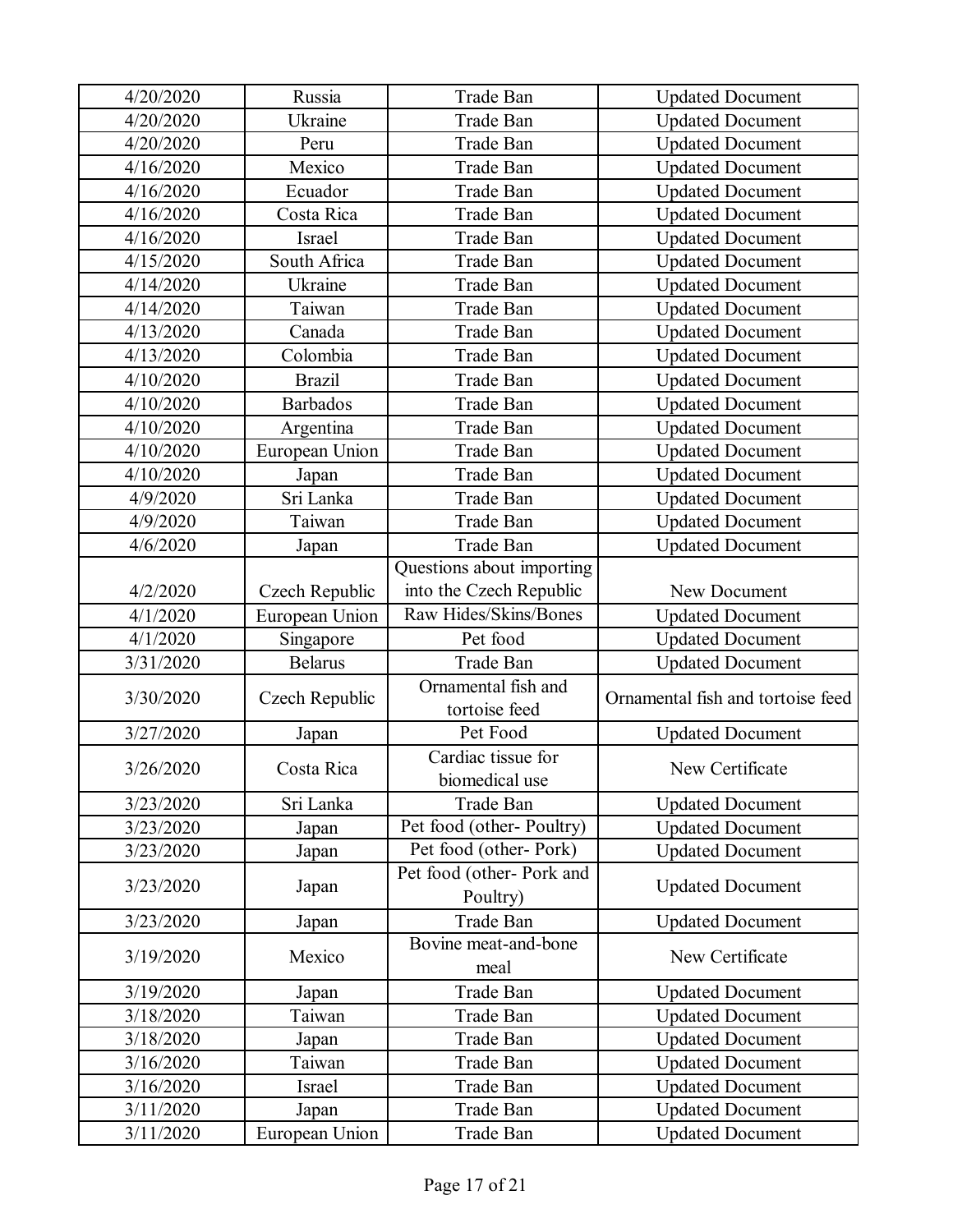| 3/9/2020   | Canada         | Trade Ban                         | <b>Updated Document</b>            |
|------------|----------------|-----------------------------------|------------------------------------|
| 3/9/2020   | Japan          | Trade Ban                         | <b>Updated Document</b>            |
| 3/9/2020   | South Africa   | Trade Ban                         | <b>Updated Document</b>            |
| 3/2/2020   | Japan          | Pet Food                          | <b>Updated Document</b>            |
| 2/25/2020  | Taiwan         | Trade Ban                         | <b>Updated Document</b>            |
| 2/24/2920  | Serbia         | Game trophies                     | New Certificate                    |
| 2/19/2020  | Japan          | Pet Food                          | <b>Updated Document</b>            |
| 2/18/2020  | Spain          | Reptile skins                     | New Certificate                    |
|            |                | Dairy products for human          |                                    |
| 2/10/2020  | Japan          | consumption                       | New Certificate                    |
| 2/10/2020  | Japan          | Trade Ban                         | <b>Updated Document</b>            |
|            |                | Egg shells for ornamental         |                                    |
| 2/10/2020  | Japan          | purposes                          | New Certificate                    |
|            |                | Egg products for technical        |                                    |
| 2/10/2020  | Japan          | research purposes                 | New Certificate                    |
|            |                | Egg products for animal           |                                    |
| 2/10/2020  | Japan          | consumption                       | <b>Updated Certificate</b>         |
| 2/10/2020  | Peru           | <b>Spray Dried Porcine Plasma</b> | Fixed broken link                  |
|            |                | Milk and Milk-Based               |                                    |
| 2/3/2020   | South Africa   | Products for Human                | <b>Updated Certificate</b>         |
|            |                | Consumption                       |                                    |
|            | European Union | Materials for                     |                                    |
| 1/27/2020  |                | Gelatin/Collagen                  | <b>Updated Certificate</b>         |
|            |                |                                   |                                    |
| 1/24/2020  | Israel         | Processed fish protein for        | <b>Updated Certificate</b>         |
|            |                | use as agricultural fertilizer    |                                    |
|            |                | Processed pet treats dogs         |                                    |
| 1/24/2020  | Mexico         | and cats containing animal        | <b>Updated Document</b>            |
|            |                | origin ingredients                |                                    |
| 1/22/2020  | Colombia       | Dairy for Human                   |                                    |
|            |                | Consumption                       | <b>Updated Document</b>            |
| 1/21/2020  | Canada         | <b>Byproducts</b> for products    |                                    |
|            |                | for export to the EU              | <b>Updated Document</b>            |
| 1/13/2020  | Japan          | Rodent carcasses                  | New Certificate                    |
|            | <b>Brazil</b>  | Fish Meal                         | Updated BSE status of US from      |
| 12/18/2019 |                |                                   | controlled risk to negligible risk |
| 12/18/2019 | Japan          | Pet Food (Poultry)                | <b>Updated Document</b>            |
| 12/18/2019 | Japan          | Pet Food (Poultry and Pork)       | <b>Updated Document</b>            |
| 12/18/2019 | Japan          | Pet Food (General)                | <b>Updated Document</b>            |
| 12/13/2019 | European Union | Blood products for feed           | New Certificates                   |
| 12/9/2019  | Jamaica        | Trade Ban                         | <b>Updated Document</b>            |
| 12/9/2019  | Taiwan         | Fertilizer                        | New Guidance                       |
| 12/9/2019  | Japan          | Trade Ban                         | <b>Updated Document</b>            |
| 12/9/2019  | Japan          | Poultry Meat Powder               | <b>Updated Document</b>            |
| 12/3/2019  | Taiwan         | Trade Ban                         | <b>Updated Document</b>            |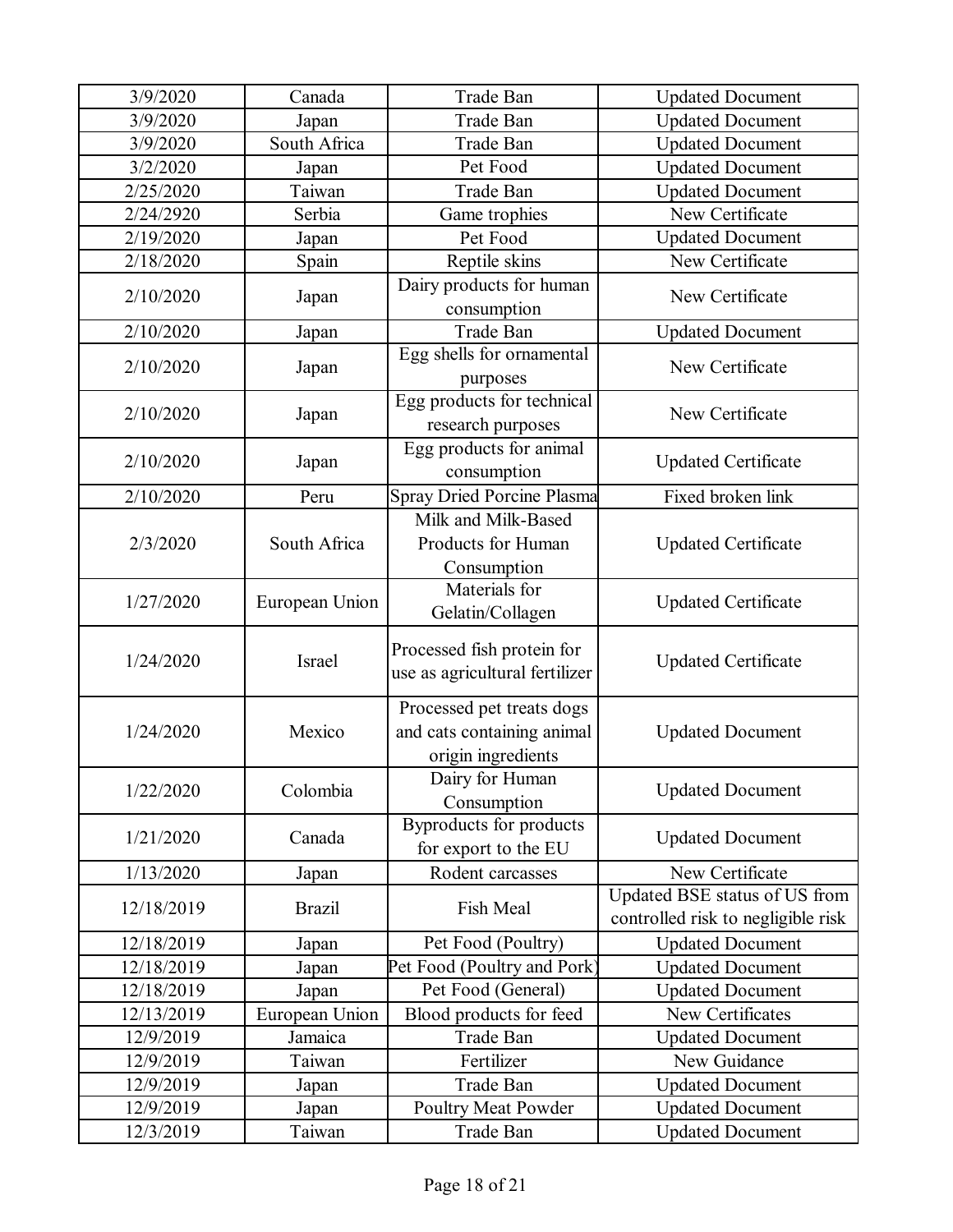| 12/2/2019  | Japan                     | Trade Ban                                                                                                    | <b>Updated Document</b>                             |
|------------|---------------------------|--------------------------------------------------------------------------------------------------------------|-----------------------------------------------------|
| 12/2/2019  | European Union            | Trade Ban                                                                                                    | <b>Updated Document</b>                             |
| 11/26/2019 | Ecuador                   | Porcine meals                                                                                                | Changed "controlled risk" to<br>"negligible risk"   |
| 11/26/2019 | Bosnia and<br>Herzegovina | Canned Pet Food                                                                                              | New Certificate                                     |
| 11/25/2019 | Cuba                      | Dairy Products                                                                                               | Update email address                                |
| 11/25/2019 | Japan                     | Trade Ban                                                                                                    | <b>Updated Document</b>                             |
| 11/25/2019 | European Union            | Trade Ban                                                                                                    | <b>Updated Document</b>                             |
| 11/25/2019 | Mexico                    | Animal Feeds and food:<br>Balanced pet foods for<br>dogs and cats                                            | Included statement about shipping<br>on pallets     |
| 11/25/2019 | Mexico                    | Milk and dairy: Bovine-<br>Origin Dairy for<br>Manufacturing (including<br>samples for testing)              | Included statement about shipping<br>on pallets     |
| 11/25/2019 | Mexico                    | Milk and dairy: Milk<br>and/or Dairy Products<br>(bovine, caprine, ovine<br>origin) for human<br>consumption | Included statement about shipping<br>on pallets     |
| 11/25/2019 | Mexico                    | Mexico Animal feeds and<br>food: Additives,<br>Complements and<br><b>Supplements for Animal</b><br>Feeding   | Included statement about shipping<br>on pallets     |
| 11/22/2019 | Ecuador                   | Trade Ban                                                                                                    | <b>Updated Document</b>                             |
| 11/22/2019 | Colombia                  | Trade Ban                                                                                                    | <b>Updated Document</b>                             |
| 11/22/2019 | <b>Brazil</b>             | Trade Ban                                                                                                    | <b>Updated Document</b>                             |
| 11/22/2019 | Argentina                 | Trade Ban                                                                                                    | <b>Updated Document</b>                             |
| 11/22/2019 | Peru                      | <b>Registration for Animal</b><br>feed facilities                                                            | <b>Updated Document</b>                             |
| 11/22/2019 | Peru                      | Trade Ban                                                                                                    | <b>Updated Document</b>                             |
| 11/18/2019 | Argentina                 | Trade Ban                                                                                                    | <b>Updated Document</b>                             |
| 11/8/2019  | Peru                      | Trade Ban                                                                                                    | <b>Updated Document</b>                             |
| 11/8/2019  | Mexico                    | Trade Ban                                                                                                    | <b>Updated Document</b>                             |
| 11/8/2019  | Ecuador                   | Trade Ban                                                                                                    | <b>Updated Document</b>                             |
| 11/8/2019  | Argentina                 | Trade Ban                                                                                                    | <b>Updated Document</b>                             |
| 11/8/2019  | Colombia                  | Trade Ban                                                                                                    | <b>Updated Document</b>                             |
| 11/6/2019  | Bosnia and<br>Herzegovina | Pet food                                                                                                     | New Certificate                                     |
| 11/3/2019  | France                    | SRM Certification for<br>Animal ByProducts                                                                   | Removed Certification that is no<br>longer required |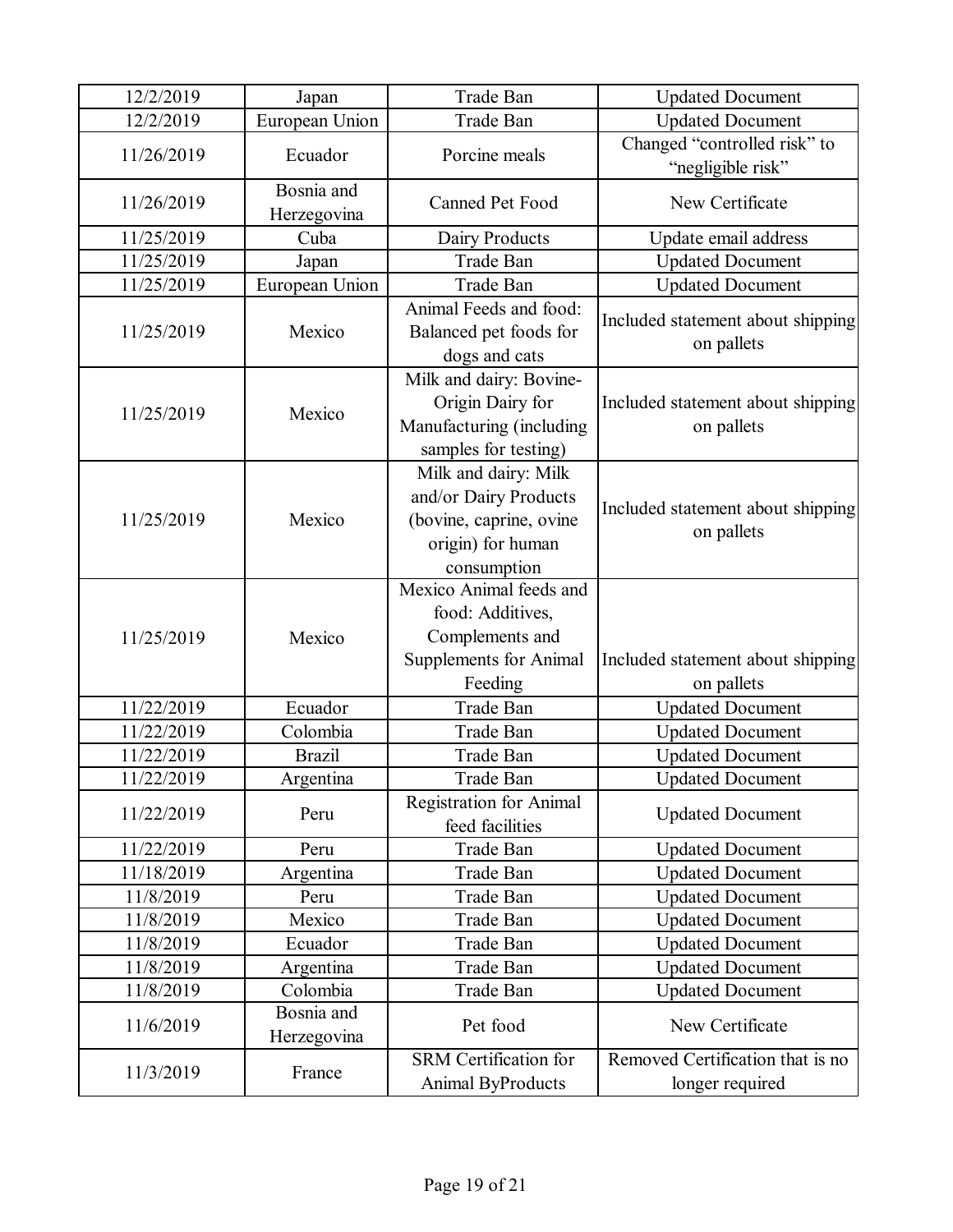| 11/3/2019  | European Union         | Materials for manufacture<br>of gelatin/collagen for<br>human consumption | Updated certificate guidelines    |
|------------|------------------------|---------------------------------------------------------------------------|-----------------------------------|
| 10/21/2019 | European Union         | Materials for<br>Gelatin/Collagen<br>Manufacture                          | New Certificates                  |
| 10/21/2019 | European Union         | Pet Food Ingredients                                                      | New Certificate Option            |
| 10/7/2019  | Japan                  | Trade Ban                                                                 | <b>Updated Document</b>           |
| 10/1/2019  | Taiwan                 | Trade Ban                                                                 | <b>Updated Document</b>           |
| 9/24/2019  | European Union         | <b>Flavoring Innards</b>                                                  | New Certificate Option            |
| 9/24/2019  | European Union         | Pet Food                                                                  | New Certificates                  |
| 9/16/2019  | Mexico                 | Blood and blood products<br>for diagnostics and<br>research               | <b>Updated Document</b>           |
| 9/13/2019  | <b>Israel</b>          | Trade Ban                                                                 | <b>Update Document</b>            |
| 9/12/2019  | European Union         | Pet Chews                                                                 | New Certificate Option            |
| 9/12/2019  | Egypt                  | Hides and Skins                                                           | New Guidance                      |
| 9/12/2019  | European Union         | Materials for<br>Gelatin/Collagen<br>Manufacture                          | New Certificates                  |
| 9/11/2019  | Canada                 | By-Products for Pet Food<br>for Eventual Export to<br>Australia           | New Guidance                      |
| 9/11/2019  | Japan                  | Trade Ban                                                                 | <b>Updated Document</b>           |
| 9/11/2019  | European Union         | Trade Ban                                                                 | <b>Updated Document</b>           |
| 9/10/2019  | Trinidad and<br>Tobago | Trade Ban                                                                 | <b>Updated Document</b>           |
| 9/10/2019  | St. Lucia              | Trade Ban                                                                 | <b>Updated Document</b>           |
| 9/10/2019  | Costa Rica             | Trade Ban                                                                 | <b>Updated Document</b>           |
| 9/4/2019   | Japan                  | Trade Ban                                                                 | <b>Updated Document</b>           |
| 9/4/2019   | European Union         | Trade Ban                                                                 | <b>Updated Document</b>           |
| 9/4/2019   | Canada                 | Trade Ban                                                                 | <b>Updated Document</b>           |
| 8/28/2019  | Mexico                 | Processed porcine bone for<br>biomedical use                              | New Certificate                   |
| 8/27/2019  | Canada                 | <b>Spray-Dried Porcine</b><br>Plasma                                      | Deletion of Outdated Document     |
| 8/26/2019  | European Union         | Animal By-Products                                                        | Deletion of Outdated Certificates |
| 8/20/2019  | Japan                  | Trade Ban                                                                 | <b>Updated Document</b>           |
| 8/19/2019  | European Union         | Trade Ban                                                                 | <b>Updated Document</b>           |
| 8/19/2019  | Ukraine                | Pet Food                                                                  | Deletion of Outdated Document     |
| 8/19/2019  | Japan                  | Trade Ban                                                                 | <b>Updated Document</b>           |
| 8/13/2019  | Japan                  | Pet Food                                                                  | <b>Updated Document</b>           |
| 8/12/2019  | Spain                  | <b>Licensed Translators</b>                                               | <b>Updated List</b>               |
| 8/12/2019  | Mexico                 | Trade Ban                                                                 | <b>Updated Document</b>           |
| 8/9/2019   | Japan                  | Trade Ban                                                                 | <b>Updated Document</b>           |